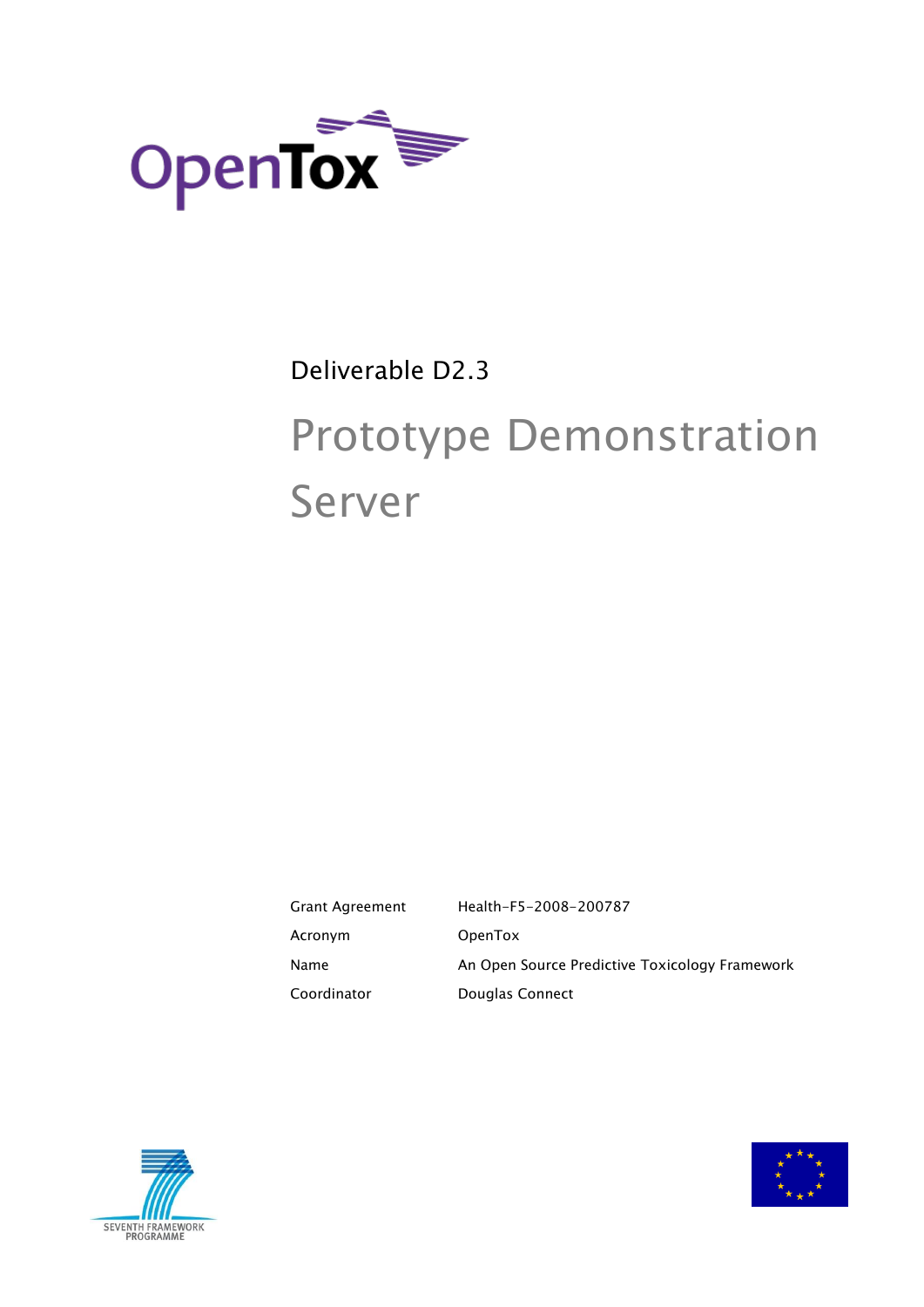



| Contract No.   | Health-F5-2008-200787                |             |
|----------------|--------------------------------------|-------------|
| Document Type: | Deliverable Report                   |             |
| WP/Task:       | WP <sub>2</sub>                      |             |
| Name           | Prototype Demonstration Server       |             |
| Document ID:   | OpenTox Deliverable Report 2.3       |             |
| Date:          | Sept 30, 2010                        |             |
| Status:        | <b>Final Version</b>                 |             |
| Organisation:  | Technische Universität München (TUM) |             |
| Contributors   | Stefan Kramer (SK)                   | <b>TUM</b>  |
|                | Tobias Girschick (TG)                | <b>TUM</b>  |
|                | Fabian Buchwald (FB)                 | <b>TUM</b>  |
|                | Vedrin Jeliazkov (VJ)                | <b>IDEA</b> |
|                | Martin Gütlein (MG)                  | <b>ALU</b>  |
|                | Jörg Wicker (JW)                     | <b>TUM</b>  |
|                | Nina Jeliazkova (NJ)                 | <b>IDEA</b> |
|                | Barry Hardy (DC)                     | DC          |

| -<br>___<br>___ |  |
|-----------------|--|
|-----------------|--|

| Purpose of Document: | To disseminate results on the initial OpenTox Prototype |
|----------------------|---------------------------------------------------------|
|                      |                                                         |

| Document History: | 1 - First version of report (SK, FB, TG) on Aug 16  |
|-------------------|-----------------------------------------------------|
|                   | 2 - Reviewed and edited by VJ on Aug 24, 2010       |
|                   | 3 - Chapter six first version by TG on Aug 27, 2010 |
|                   | 4 - Created 3.3 (ALU technical realization)         |
|                   | 5 - Added Taverna section; TG and JW; Aug 31, 2010  |
|                   | 6 - NJ added section 4.4; Aug 31, 2010              |
|                   | 7 - BH (DC) reviewed and edited final version       |



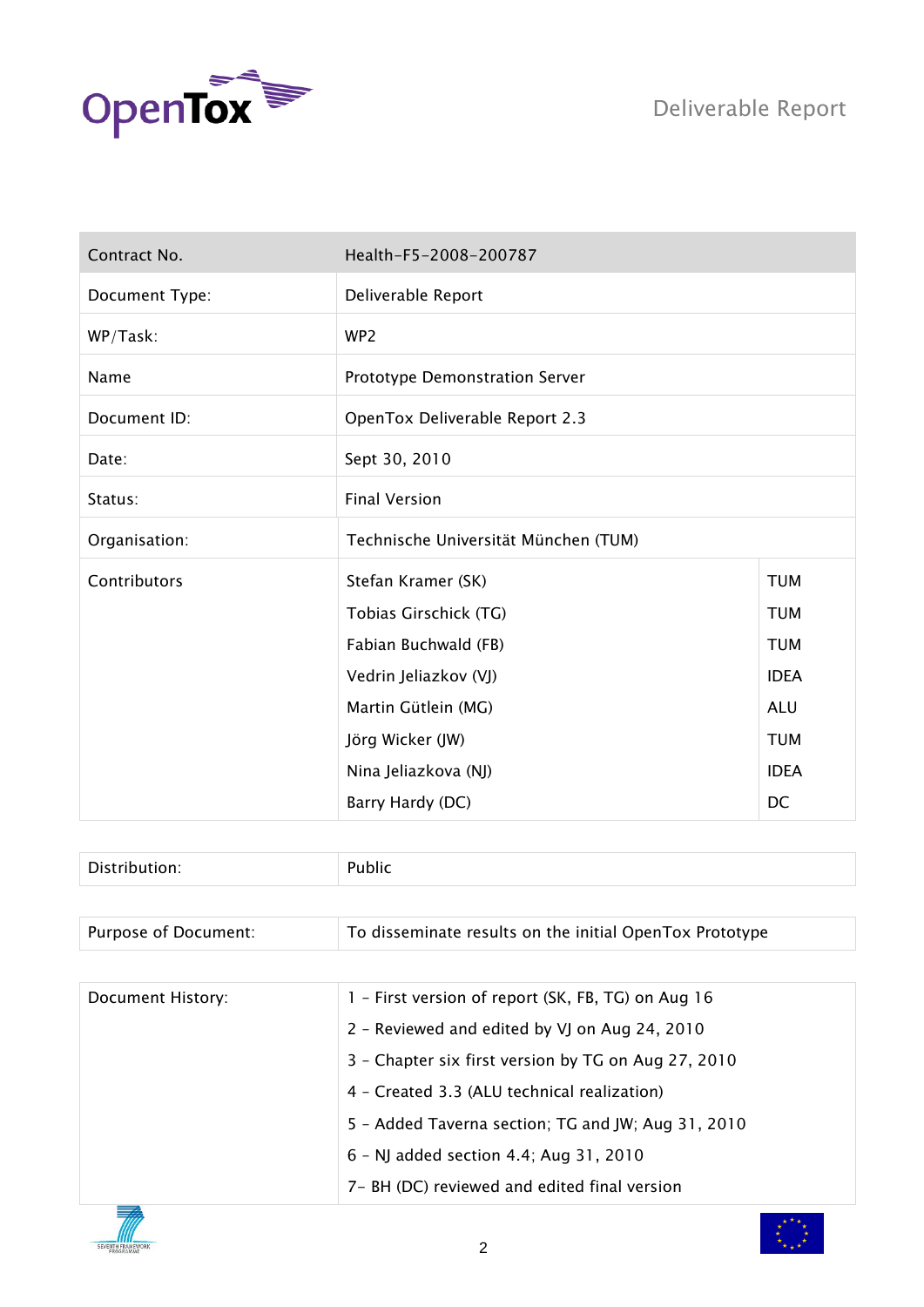

## **Table of Contents**

| 1.             |     |  |  |
|----------------|-----|--|--|
| 2.             |     |  |  |
| 3.             |     |  |  |
|                | 3.1 |  |  |
|                | 3.2 |  |  |
|                | 3.3 |  |  |
| $\mathbf{4}$ . |     |  |  |
|                | 4.1 |  |  |
|                | 4.2 |  |  |
|                | 4.3 |  |  |
|                | 4.4 |  |  |
| 5.             |     |  |  |
|                | 5.1 |  |  |
|                | 5.2 |  |  |
|                | 5.3 |  |  |
| 6.             |     |  |  |
| 7.             |     |  |  |
|                |     |  |  |
|                |     |  |  |



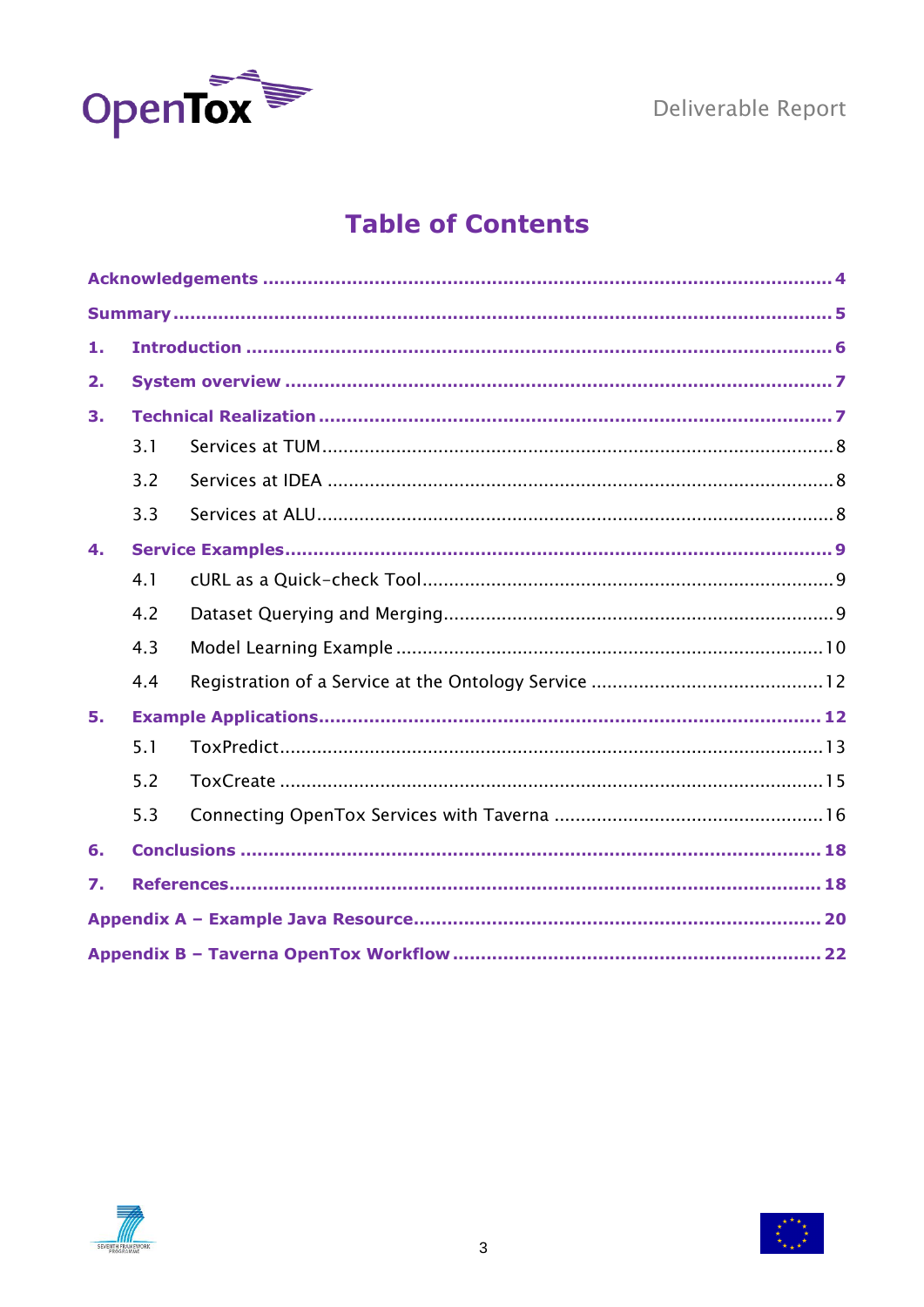

## <span id="page-3-0"></span>**Acknowledgements**

#### Research Funding

OpenTox - An Open Source Predictive Toxicology Framework, [www.opentox.org,](http://www.opentox.org/) is funded under the EU Seventh Framework Program: HEALTH-2007-1.3-3 Promotion, development, validation, acceptance and implementation of QSARs (Quantitative Structure-Activity Relationships) for toxicology, Project Reference Number Health-F5-2008-200787 (2008- 2011).

#### Project Partners

Douglas Connect (DC), In Silico Toxicology (IST), Ideaconsult (IDEA), Istituto Superiore di Sanita' (ISS), Technical University of Munich (TUM), Albert Ludwigs University Freiburg (ALU), National Technical University of Athens (NTUA), David Gallagher (DG), Institute of Biomedical Chemistry of the Russian Academy of Medical Sciences (IBMC), Seascape Learning (SL), Jawaharlal Nehru University (JNU), Fraunhofer Institute for Toxicology & Experimental Medicine (ITEM).

#### Advisory Board

European Centre for the Validation of Alternative Methods, European Joint Research Centre, U.S Environmental Protection Agency, U.S. Food & Drug Administration, Nestlé, Roche, AstraZeneca, Lhasa, Leadscope, University of North Carolina, Pharmatrope, Bioclipse, EC Environment Directorate General, Organisation for Economic Co-operation & Development, CADASTER, Bayer Healthcare.

#### **Correspondence**

Dr. Barry Hardy, OpenTox Project Coordinator and Director, Community of Practice & Research Activities, Douglas Connect, Baermeggenweg 14, 4314 Zeiningen, Switzerland

Email: barry.hardy –(at)- douglasconnect.com



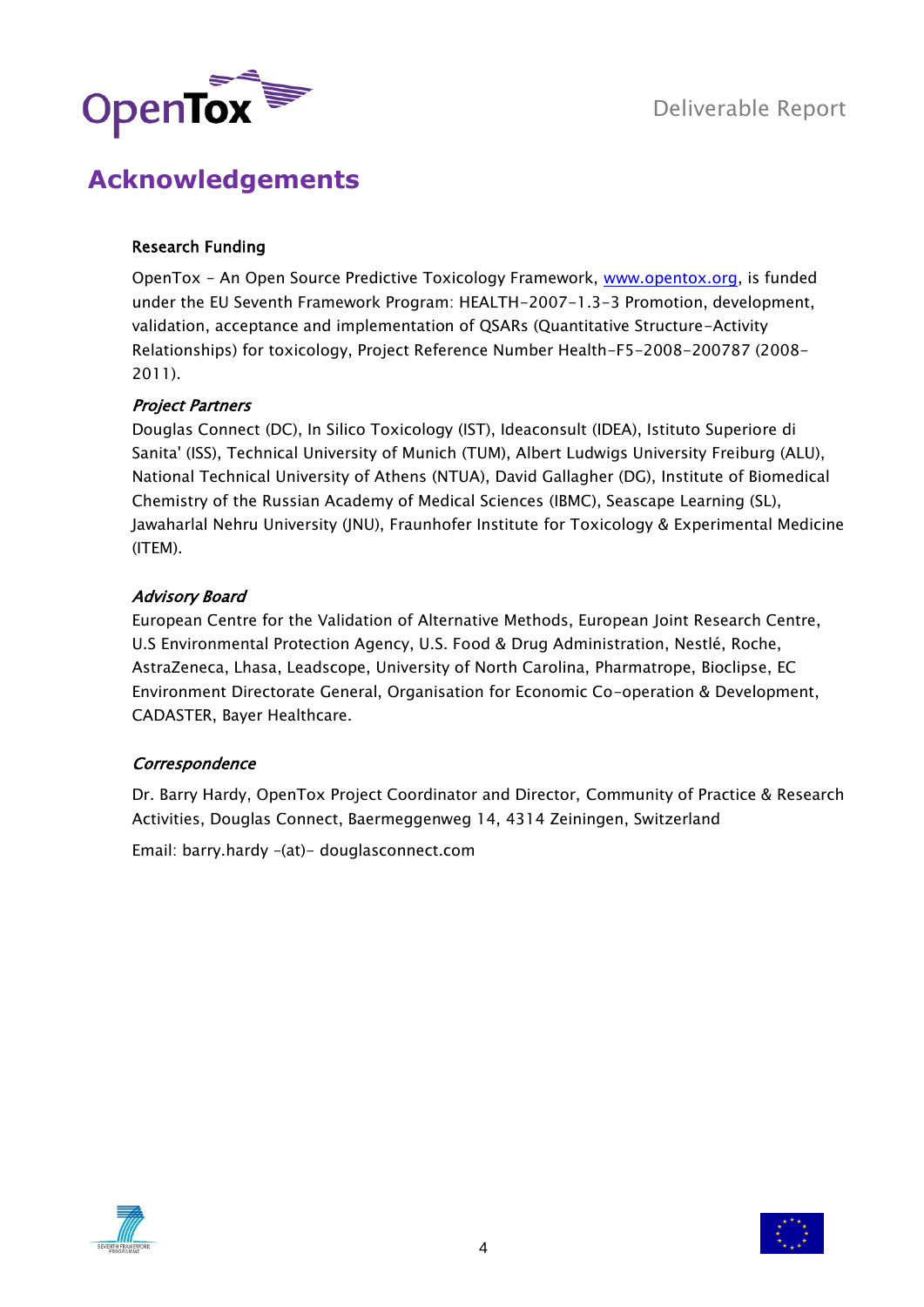

#### <span id="page-4-0"></span>**Summary**

OpenTox provides an interoperable, standards-based framework for the support of predictive toxicology data management, algorithms, modelling, validation and reporting. OpenTox provides end-user oriented tools to non-computational specialists, risk assessors, and toxicological experts in addition to Application Programming Interfaces (APIs) for developers of new applications.

OpenTox includes services for compounds, datasets, features, algorithms, models, ontologies, tasks, validation, and reporting which may be combined into multiple applications satisfying a variety of different user needs. OpenTox applications are based on a set of distributed, interoperable OpenTox API-compliant REST web services. The services are operated on a network of publicly accessible prototype demonstration servers that are distributed over multiple locations and organisations. Every provider responsible for service contributions has a server running that contributes to the distributed OpenTox system. In this report we take a closer look at three example server implementations to describe the whole distributed prototype system. The report also provides insight into the technical details, e.g., what programming languages and technologies have been used. It provides example usages of the distributed system, so that potential contributors to the system have a key overview guidance at their hands that will, in addition to further online information on the OpenTox web resources [\(www.opentox.org\)](http://www.opentox.org/), enable easy access to the system itself and make contributions easier.

Two initial OpenTox applications were prototyped as an illustration of the potential impact of OpenTox for high-quality and consistent structure-activity relationship modelling of REACH-relevant endpoints: ToxPredict which predicts and reports on toxicities for endpoints for an input chemical structure, and ToxCreate which builds and validates a predictive toxicity model based on an input toxicology dataset. Because of the extensible nature of the standardised framework design, barriers of interoperability between applications and content are removed, as the user may combine data, models and validation from multiple sources in a dependable and time-effective way.

Taverna [\(www.taverna.org.uk\)](http://www.taverna.org.uk/) has been used to provide a user friendly workflow system to access and combine OpenTox web services. It provides a user interface which can be used to generate arbitrary workflows from combinations of single OpenTox web services. The web services are combined by importing single web services and connecting their inputs and outputs using a point-and-click user interface.

Continuing effort will be carried out by OpenTox developers to meet current academic and industry challenges regarding interoperability of software components and integration of data, algorithm and model services within the context of tested Use Cases. The experience we have gained during this work should help speed up the development process towards this direction.



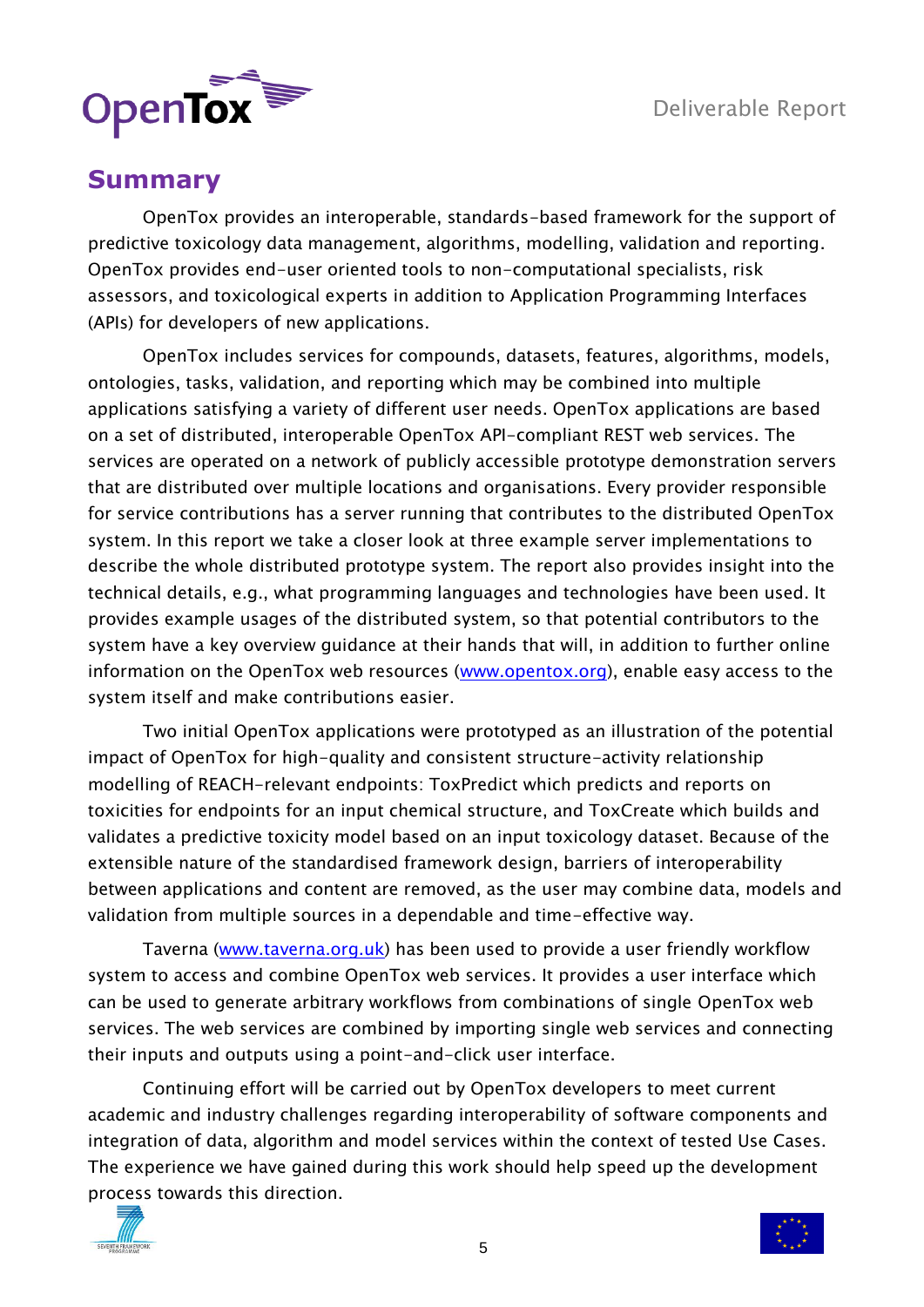

## <span id="page-5-0"></span>**1. Introduction**

Basic OpenTox [HAR10] design principles are the interoperability, flexibility and extensibility of the produced software. To comply with those principles, we decided to use the REST-based [FIE00] web service technology for the OpenTox framework component implementation. The REST web service technology is a young, lightweight, emerging technology. It has been adopted by internet industry giants Google and Amazon who both provide REST Application Programming Interfaces (APIs) to access services. Furthermore, OpenTox partners decided to initially build a distributed system of web services to achieve maximum flexibility and extensibility. As a consequence, there is no such thing as one public prototype demonstration server for OpenTox, but the concept is a network of publicly accessible prototype demonstration servers that are distributed over the partner locations. Basically, every provider responsible for service contributions has a server running that contributes to the distributed OpenTox system. In this document we take a closer look at three (IDEA, ALU and TUM) example server implementations to describe the whole distributed prototype system. The three servers are sufficient to explain the conceptual functionality and interactions of the prototype system as they together



Figure 1 Map of distributed OpenTox servers

implement all components of the OpenTox API. Other up and running servers are hosted by NTUA, JNU and IST.

The document also provides insight into the technical details, e.g., what programming languages and technologies have been used. It provides example usages of the distributed system, so that potential contributors to the system have an overview guidance at their



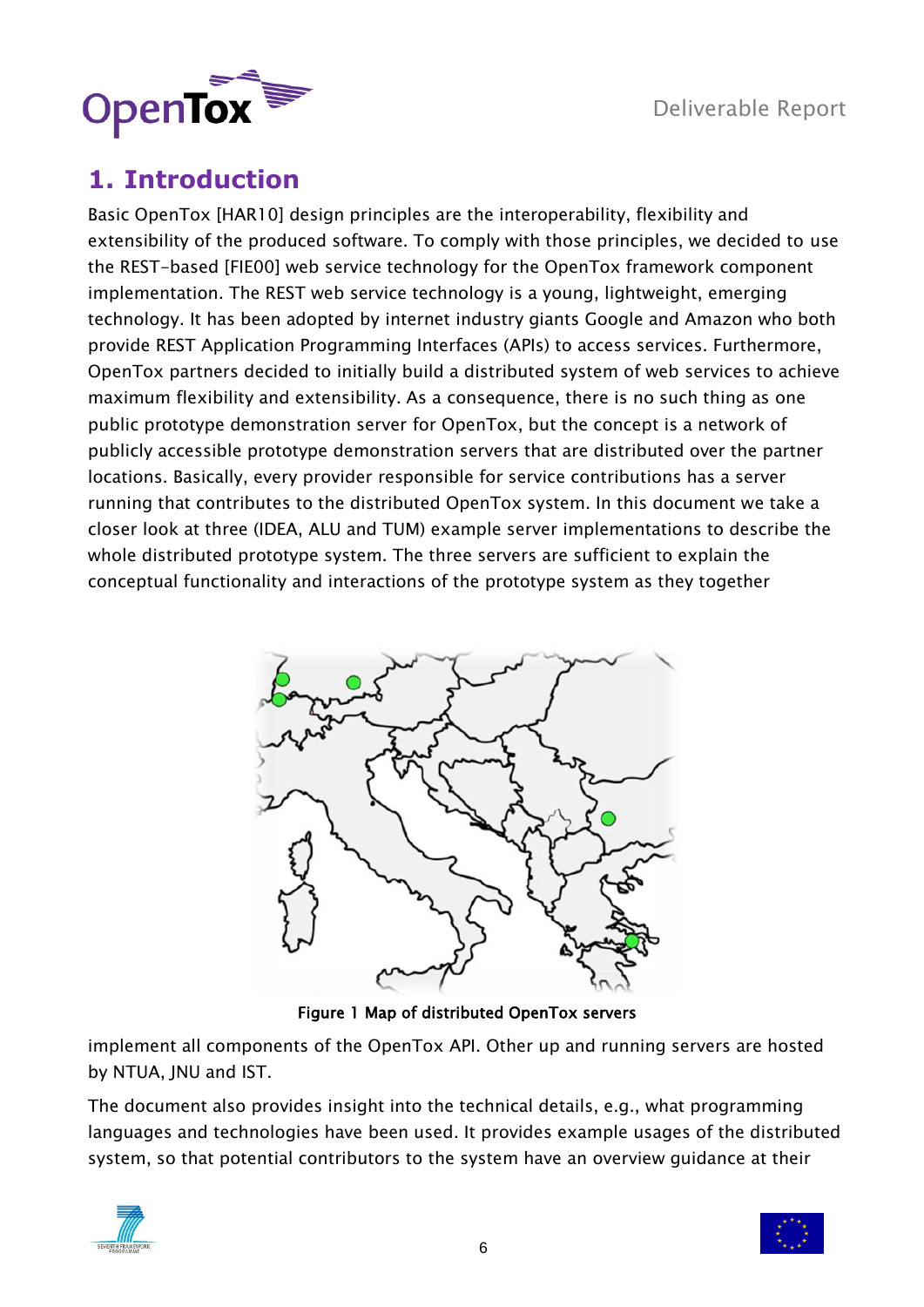



hands that will, in addition to further online information on the OpenTox web resources [\(www.opentox.org\)](http://www.opentox.org/), enable easy access to the system itself and make contributions easier.

## <span id="page-6-0"></span>**2. System overview**

Prototype implementation of the OpenTox framework consists of different distributed components or servers that interact and work together in a REST-based web service environment. In this report focus on the three servers of IDEA, TUM and ALU that are sufficient to explain the conceptual functionality of the OpenTox framework prototype system; others of note include the servers of NTUA and IST. The three servers focused on include all components of the OpenTox API as well as implementations based on different technical concepts and programming languages. IDEA's server that is located at [ambit.uni](http://ambit.uni-plovdiv.bg:8080/ambit2)[plovdiv.bg:8080/ambit2](http://ambit.uni-plovdiv.bg:8080/ambit2) or [apps.ideaconsult.net:8080/ambit2](http://apps.ideaconsult.net:8080/ambit2) is primarily a compound or dataset server that provides unified access to compounds, features including endpoints and complete datasets. Besides this, *in silico alert* methods based on Toxtree are provided. TUM's server [\(opentox.informatik.tu-muenchen.de:8080/OpenTox-dev/\)](http://opentox.informatik.tu-muenchen.de:8080/OpenTox-dev/) provides different algorithms, ranging from descriptor generation and descriptor selection to standard machine learning and data mining algorithms. Also provided are several methods that are implemented particularly for the needs of toxicology predictions, QSAR model learning or descriptor generation, e.g., FMiner [MAU10], FCDE [BUC10], Toxtree [PAT08] and lazar [HEL06]. Using IDEA's and TUM's server, the retrieval of chemical information, descriptor generation, descriptor selection, model learning and model application is possible. For validating a model and for the generation of a report of predictions, communications with ALU's server [\(opentox.informatik.uni-freiburg.de\)](http://opentox.informatik.uni-freiburg.de/), which provides standard validation routines and reporting tools, is necessary. Other OpenTox servers provide additional data and methods, i.e. additional complexity in the form of QSAR or data mining algorithms: NTUA (opentox.ntua.qr), JNU/SL [\(opentox2.informatik.uni](http://opentox2.informatik.uni-freiburg.de:8080/MaxtoxTest)[freiburg.de:8080/MaxtoxTest\)](http://opentox2.informatik.uni-freiburg.de:8080/MaxtoxTest) and IST [\(webservices.in-silico.ch\)](http://webservices.in-silico.ch/).

## <span id="page-6-1"></span>**3. Technical Realization**

The selection of the REST-based distributed web service architecture enables the flexible integration of existing tools that are available in different programming languages as well as on different platforms. Consequently, the technical realization of a new web service is possible in the programming language of choice, so long as REST interfaces are available. Currently Java [\(java.sun.com\)](http://java.sun.com/) and Ruby [\(www.ruby-lang.org/en/\)](http://www.ruby-lang.org/en/) are the main languages used. We provide an overview here of three example servers.



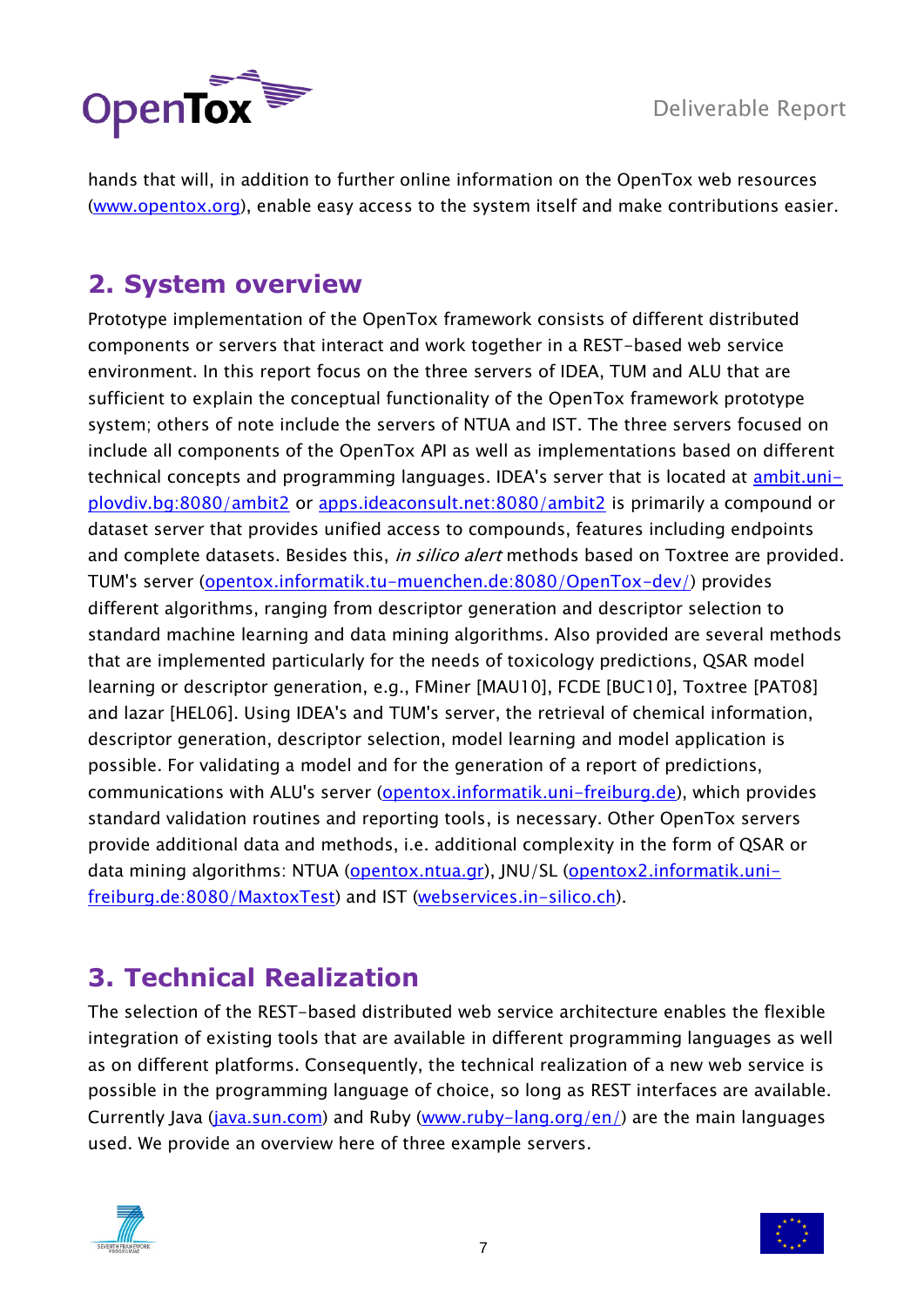

#### <span id="page-7-0"></span>3.1 Services at TUM

The TUM services are all implemented in the Java programming language and can be tested with a stand-alone Java server or in a Java servlet container. A java example for TUM"s implementation of a regression algorithm is provided in Appendix A. The production environment is an Apache Tomcat servlet container. TUM developers also have used the resin web-container as an alternative to the Tomcat server. Basically every Java servlet container should be usable. Only some underlying non-Java software remains in native code, e.g. the Free Tree Miner software remains in  $C_{++}$  code that is called from within Java. This means that old code is reusable very quickly and must not be transferred or reimplemented. To avoid redundant and time-consuming calculations with frequency-based descriptor calculation algorithms, the TUM service checks, whether FTM or gSpan calculations have already been done before, by saving algorithm configurations into a database. This is either an SQLite database, if no PostgreSQL is installed on the server, or a PostgreSQL database. For providing the REST-based web service functionality the TUM service uses Java restlet classes [\(www.restlet.org\)](http://www.restlet.org/). For the ontology-related parts of the code (RDF/OWL) the service uses the JENA java packages [\(jena.sourceforge.net\)](http://jena.sourceforge.net/).

#### <span id="page-7-1"></span>3.2 Services at IDEA

IDEA"s web services are also implemented in the Java programming language and can be run in any servlet container. Two independent instances have been deployed and tested in Apache Tomcat [\(tomcat.apache.org\)](http://tomcat.apache.org/) version 6.0.29:

- Development instance [\(ambit.uni-plovdiv.bg:8080/ambit2/](http://ambit.uni-plovdiv.bg:8080/ambit2/) [ambit.uni](http://ambit.uni-plovdiv.bg:8082/ontology/)[plovdiv.bg:8082/ontology/\)](http://ambit.uni-plovdiv.bg:8082/ontology/), running on Linux ambit 2.6.26-2-amd64 #1 SMP Sun Jun 20 20:16:30 UTC 2010 x86\_64 GNU/Linux
- Production instance [\(apps.ideaconsult.net:8080/ambit2/](http://apps.ideaconsult.net:8080/ambit2/) [apps.ideaconsult.net:8080/ontology/\)](http://apps.ideaconsult.net:8080/ontology/), running on FreeBSD eos.ideaconsult.net 8.0- RELEASE-p3 FreeBSD 8.0-RELEASE-p3 #0: Wed Jun 2 23:56:19 EEST 2010 root@eos.ideaconsult.net:/usr/obj/usr/src/sys/EOS amd64
- MySQL [\(www.mysql.com\)](http://www.mysql.com/) is used as a database backend. Continuous availability and performance monitoring of the production instance is performed with statistics available online at [ambit.uni-plovdiv.bg/cgi-bin/smokeping.cgi?target=IDEA](http://ambit.uni-plovdiv.bg/cgi-bin/smokeping.cgi?target=IDEA)

#### <span id="page-7-2"></span>3.3 Services at ALU

The services from ALU are implemented with the Ruby programming language, based on the web application framework Sinatra [\(www.sinatrarb.com\)](http://www.sinatrarb.com/). The current validation web service runs with an Apache HTTP web server [\(httpd.apache.org\)](http://httpd.apache.org/). Various other web



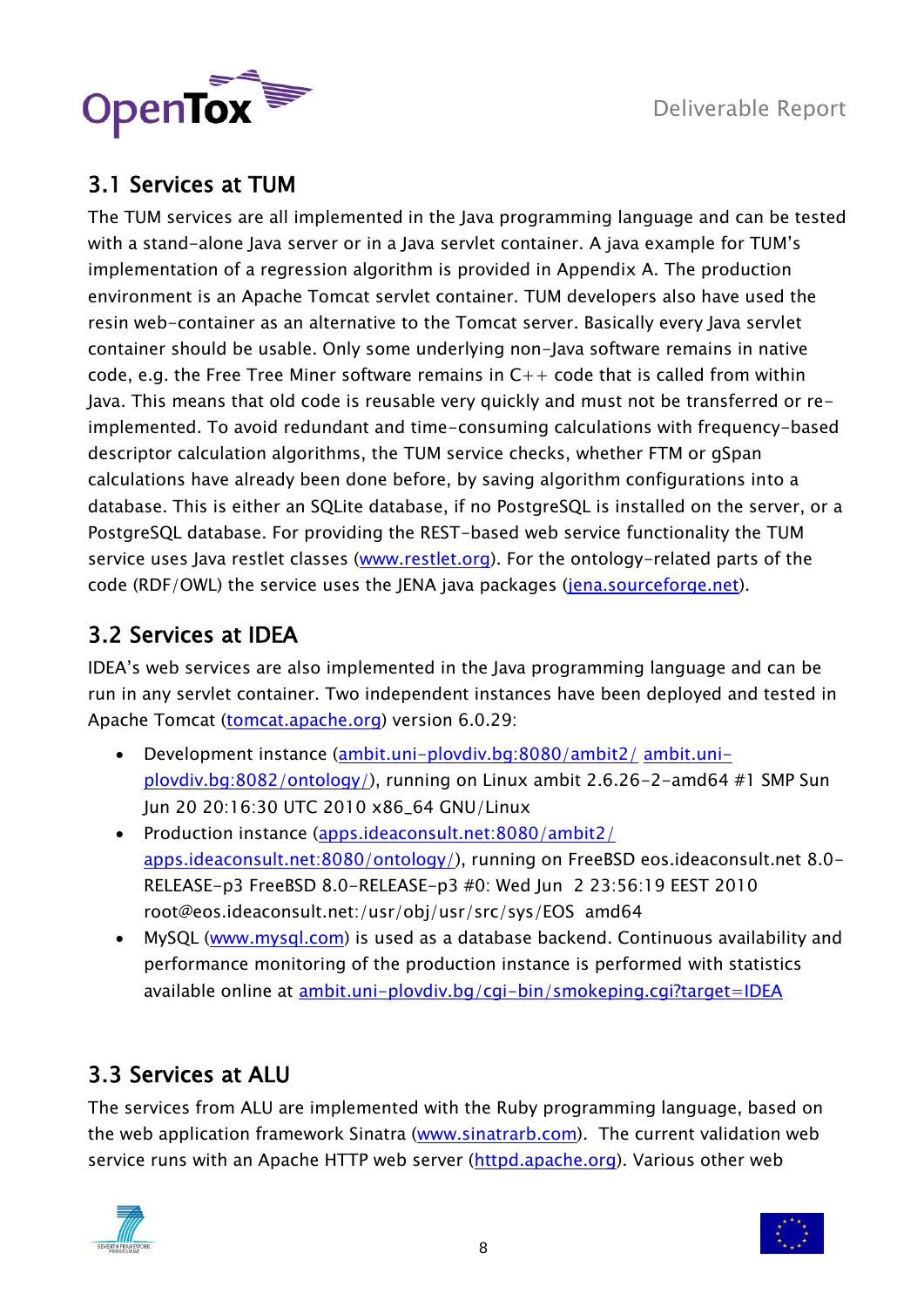

servers such as nginx [\(nginx.org\)](http://nginx.org/) and Thin [\(code.macournoyer.com/thin/\)](http://code.macournoyer.com/thin/) have been successfully tested during development.

ALU and IST develop a ruby library [\(github.com/mguetlein/opentox-ruby-api-wrapper\)](http://github.com/mguetlein/opentox-ruby-api-wrapper) to simplify access to different OpenTox web resources via Ruby objects.

A MySQL database server is used to store data. Further software used by the validation reporting services is Gnuplot [\(www.gnuplot.info\)](http://www.gnuplot.info/) and Saxon [\(wiki.docbook.org/topic/Saxon\)](http://wiki.docbook.org/topic/Saxon).

To guarantee an easy installation of all necessary components, ALU and IST offer a complete appliance that can be run in Oracle (formerly SUN) VirtualBox [\(wiki.github.com/helma/opentox-documentation/installation-of-opentox-webservices\)](http://wiki.github.com/helma/opentox-documentation/installation-of-opentox-webservices).

# <span id="page-8-0"></span>**4. Service Examples**

This section gives examples of the prototype system"s functionality using cURL command line calls and code examples.

#### <span id="page-8-1"></span>4.1 cURL as a Quick-check Tool

A lot of quick checks and examples in the OpenTox community use the open software tool cURL [\(curl.haxx.se\)](http://curl.haxx.se/). cURL is a command line tool for transferring data with URL syntax, supporting FTP, FTPS, HTTP, HTTPS and many other protocols as well as HTTP form based upload, proxies, cookies, user+password authentication (Basic, Digest, NTLM, Negotiate, kerberos...) and a lot of other useful tricks. All offered web services in the OpenTox framework can be addressed with cURL so examples in this document and in the API [\(opentox.org/dev/apis\)](http://opentox.org/dev/apis) are often given with cURL calls.

#### <span id="page-8-2"></span>4.2 Dataset Querying and Merging

In this example we show how to query for a dataset and how to merge different sources of mutagenicity data into one dataset. The first dataset is a benchmark dataset for *in silico* prediction of Ames mutagenicity. Its URI is

[apps.ideaconsult.net:8080/ambit2/dataset/2344.](http://apps.ideaconsult.net:8080/ambit2/dataset/2344) Meta-information on the dataset can be retrieved via [apps.ideaconsult.net:8080/ambit2/dataset/2344/metadata.](http://apps.ideaconsult.net:8080/ambit2/dataset/2344/metadata) The easiest way to access the addresses is to copy and paste the URLs to the address field of a web browser. If the activity column [\(apps.ideaconsult.net:8080/ambit2/feature/28958\)](http://apps.ideaconsult.net:8080/ambit2/feature/28958) is selected, we get information on the selected feature. Now the question we ask in this example is: Is there other mutagenicity data available that one can use?

This can either be done via the given link in the "Same as" column of the activity feature that initiates a search for data with the same EChA endpoint (in this case mutagenicity), or



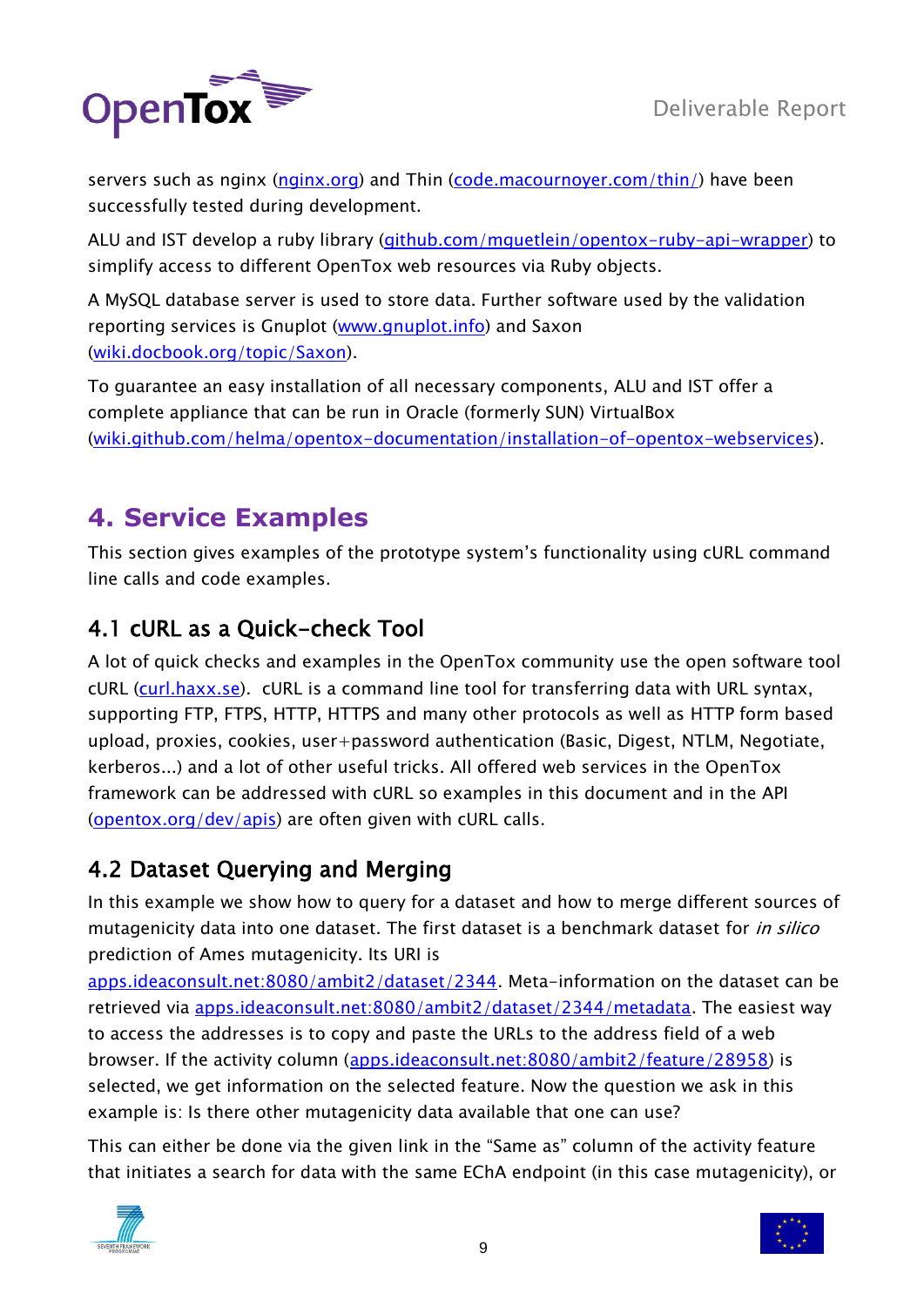

directly via a URL that represents the search (mark that special characters in the search parameter *sameas* have to be replaced):

[http://apps.ideaconsult.net:8080/ambit2/feature?sameas=http%3A%2F%2Fwww.opentox.o](http://apps.ideaconsult.net:8080/ambit2/feature?sameas=http%3A%2F%2Fwww.opentox.org%2FechaEndpoints.owl%23Mutagenicity) [rg%2FechaEndpoints.owl%23Mutagenicity](http://apps.ideaconsult.net:8080/ambit2/feature?sameas=http%3A%2F%2Fwww.opentox.org%2FechaEndpoints.owl%23Mutagenicity)

Now merging the information of the different mutagenicity datasets is done by just plugging together the relevant feature URIs and the dataset URI in the following way: [http://apps.ideaconsult.net:8080/ambit2/dataset/2344?feature\\_uris\[\]=http://apps.ideaco](http://apps.ideaconsult.net:8080/ambit2/dataset/2344?feature_uris%5b%5d=http://apps.ideaconsult.net:8080/ambit2/feature/28958&feature_uris%5b%5d=http://apps.ideaconsult.net:8080/ambit2/feature/21611&feature_uris%5b%5d=http://apps.ideaconsult.net:8080/ambit2/feature/26221&feature_uris%5b%5d=http://apps.ideaconsult.net:8080/ambit2/feature/21590) [nsult.net:8080/ambit2/feature/28958&feature\\_uris\[\]=http://apps.ideaconsult.net:8080/a](http://apps.ideaconsult.net:8080/ambit2/dataset/2344?feature_uris%5b%5d=http://apps.ideaconsult.net:8080/ambit2/feature/28958&feature_uris%5b%5d=http://apps.ideaconsult.net:8080/ambit2/feature/21611&feature_uris%5b%5d=http://apps.ideaconsult.net:8080/ambit2/feature/26221&feature_uris%5b%5d=http://apps.ideaconsult.net:8080/ambit2/feature/21590) [mbit2/feature/21611&feature\\_uris\[\]=http://apps.ideaconsult.net:8080/ambit2/feature/26](http://apps.ideaconsult.net:8080/ambit2/dataset/2344?feature_uris%5b%5d=http://apps.ideaconsult.net:8080/ambit2/feature/28958&feature_uris%5b%5d=http://apps.ideaconsult.net:8080/ambit2/feature/21611&feature_uris%5b%5d=http://apps.ideaconsult.net:8080/ambit2/feature/26221&feature_uris%5b%5d=http://apps.ideaconsult.net:8080/ambit2/feature/21590) [221&feature\\_uris\[\]=http://apps.ideaconsult.net:8080/ambit2/feature/21590](http://apps.ideaconsult.net:8080/ambit2/dataset/2344?feature_uris%5b%5d=http://apps.ideaconsult.net:8080/ambit2/feature/28958&feature_uris%5b%5d=http://apps.ideaconsult.net:8080/ambit2/feature/21611&feature_uris%5b%5d=http://apps.ideaconsult.net:8080/ambit2/feature/26221&feature_uris%5b%5d=http://apps.ideaconsult.net:8080/ambit2/feature/21590) 

More information on this topic can be found in the OpenTox API documentation.

#### <span id="page-9-0"></span>4.3 Model Learning Example

The first building block for model learning, i.e. creating a QSAR model that later on can be used for prediction, is a dataset to train the model. Datasets can either be uploaded via a web form or via HTTP POST to the dataset service. Various formats suitable for molecular data such as SDF, CSV, SMI, MOL, and others are allowed. Alternatively, existing datasets can be used. A second building block is the descriptor/feature calculation. Before you start with learning the model, you can apply feature selection to reduce the dimensionality of your learning problem. The next building block is the actual training of the model. The model can then be used for making predictions. One can also make the model available for the ontology service and search.

For the model learning example we use the Caco-2 dataset

[\(apps.ideaconsult.net:8080/ambit2/dataset/54\)](http://apps.ideaconsult.net:8080/ambit2/dataset/54) that has gastrointestinal absorption as endpoint. The endpoint feature has [apps.ideaconsult.net:8080/ambit2/feature/22200](http://apps.ideaconsult.net:8080/ambit2/feature/22200) as identifying URI. For this dataset, we now calculate some additional descriptors (e.g. AcidicGroups, BasicGroups as a small example selection) that are provided in the JOELib2 package hosted as a web service at TUM. The cURL command line call to do this is the following:

curl -X POST -d 'dataset\_uri=http://apps.ideaconsult.net:8080/ambit2/dataset/54' -d 'ALL=false' -d 'AcidicGroups=true' -d 'BasicGroups=true' http://opentox.informatik.tumuenchen.de:8080/OpenTox-dev/algorithm/JOELIB2PhysChem

The system immediately returns a URI. For long running calculations this is a task URI (e.g., [opentox.informatik.tu-muenchen.de:8080/OpenTox-dev/task/9f9ce51a-1a3e-4151](http://opentox.informatik.tu-muenchen.de:8080/OpenTox-dev/task/9f9ce51a-1a3e-4151-aaec-7beb8c70c38d) [aaec-7beb8c70c38d\)](http://opentox.informatik.tu-muenchen.de:8080/OpenTox-dev/task/9f9ce51a-1a3e-4151-aaec-7beb8c70c38d) that can be queried for the status of the submitted calculations (e.g., in the web browser). As soon as the calculations are done you can follow the task URI link to the result URI, which is in this case a dataset URI

[\(apps.ideaconsult.net:8080/ambit2/dataset/2628\)](http://apps.ideaconsult.net:8080/ambit2/dataset/2628). Tasks that are completed are removed



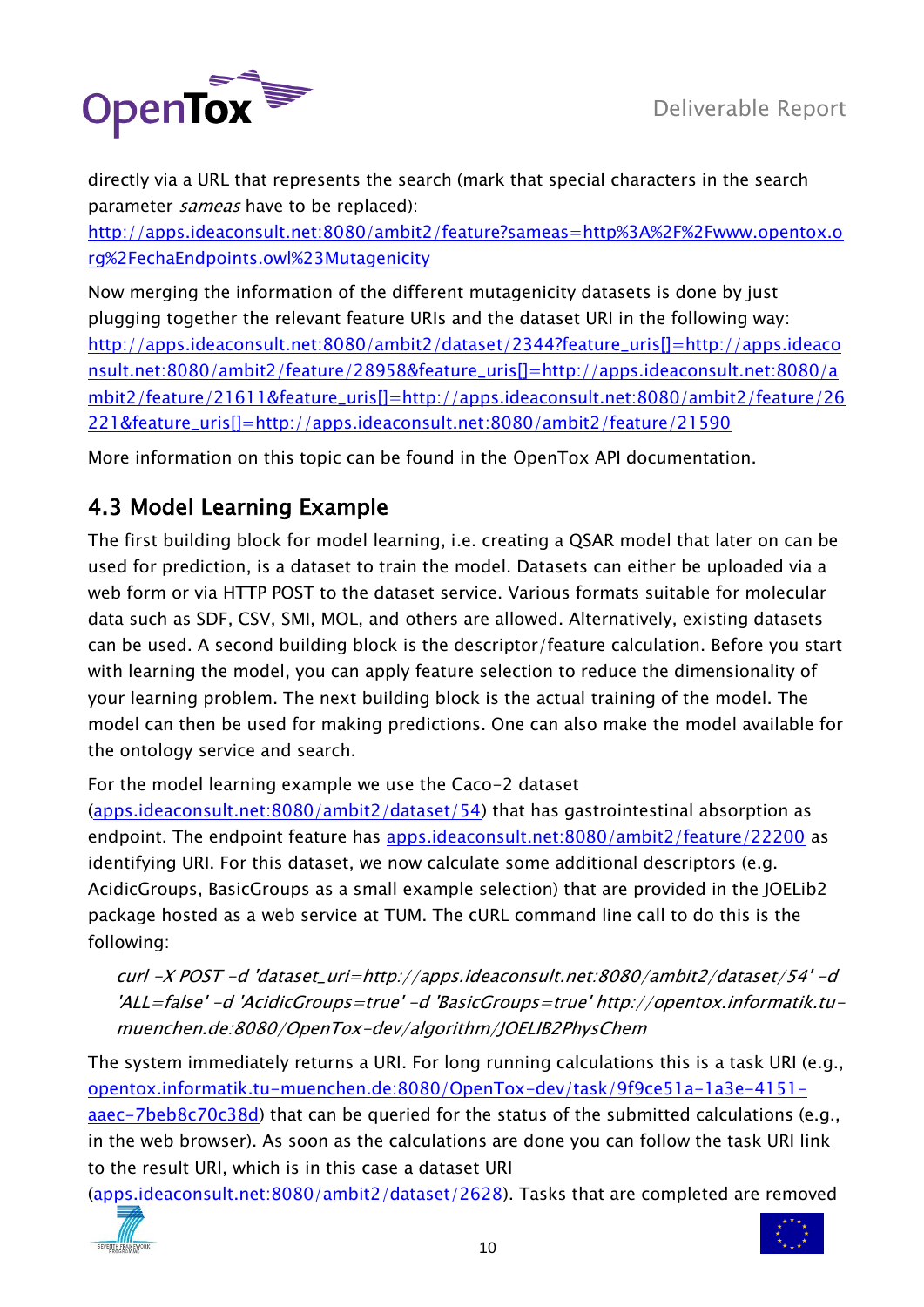

from the system after some time (at TUM this is two hours). In this example we will perform no feature selection. The next step in the workflow is the model creation. We will use the Gaussian Process Regression algorithm provided as a service at the TUM service to learn the model. The corresponding cURL command is:

 $curl -X$  POST  $-d$ "dataset\_uri=<http://apps.ideaconsult.net:8080/ambit2/dataset/2628>" –d "prediction\_feature=http://apps.ideaconsult.net:8080/ambit2/feature/22200" <http://opentox.informatik.tu-muenchen.de:8080/OpenTox-dev/algorithm/GaussP>

The result again is a task URI. When the learning task is finished, model URI [\(opentox.informatik.tu-muenchen.de:8080/OpenTox-](http://opentox.informatik.tu-muenchen.de:8080/OpenTox-dev/model/TUMOpenToxModel_GaussP_1)

[dev/model/TUMOpenToxModel\\_GaussP\\_1\)](http://opentox.informatik.tu-muenchen.de:8080/OpenTox-dev/model/TUMOpenToxModel_GaussP_1) is given as a result. This model URI can then be used to predict the gastrointestinal absorption for new compounds. To investigate the performance and accuracy of the trained model you can use the validation service at ALU. An example call for a ten-fold cross-validation is:

curl –X POST -d algorithm\_uri="http://opentox.informatik.tumuenchen.de:8080/OpenTox-dev/algorithm/GaussP" -d dataset\_uri="http://apps.ideaconsult.net:8080/ambit2/dataset/2628" -d prediction\_feature="http://apps.ideaconsult.net:8080/ambit2/feature/22200" -d  $num_folds = 10 - d$  random\_seed=1 -d stratified=false http://opentox.informatik.uni-freiburg.de/validation/crossvalidation

This call invokes the model building process – as described above - 10 times on different subsets of the dataset. Each time, the remaining (test) fold of the particular data subset is predicted by the model. A crossvalidation resource URI is returned (alike to [opentox.informatik.uni-freiburg.de/validation/crossvalidation/123\)](http://opentox.informatik.uni-freiburg.de/validation/crossvalidation/123). This resource contains the statistics, computed from the validation service by comparing the prediction results to the actual values in the dataset.

A crossvalidation report presents the results in a nice, human readable format. It can be created with the following curl call, which returns a crossvalidation report URI that can be viewed with a web browser:

curl -X POST -d validation\_uris="http://opentox.informatik.uni-freiburg.de/validation/crossvalidation/123[" http://opentox.informatik.uni](http://opentox.informatik.uni-freiburg.de/validation/report/crossvalidation)[freiburg.de/validation/report/crossvalidation](http://opentox.informatik.uni-freiburg.de/validation/report/crossvalidation)

To predict the gastrointestinal absorption for new compounds the prediction services need the same descriptors in the input dataset as the ones used for creating the model. If you know the descriptors used you can calculate them as in the descriptor calculation step. If



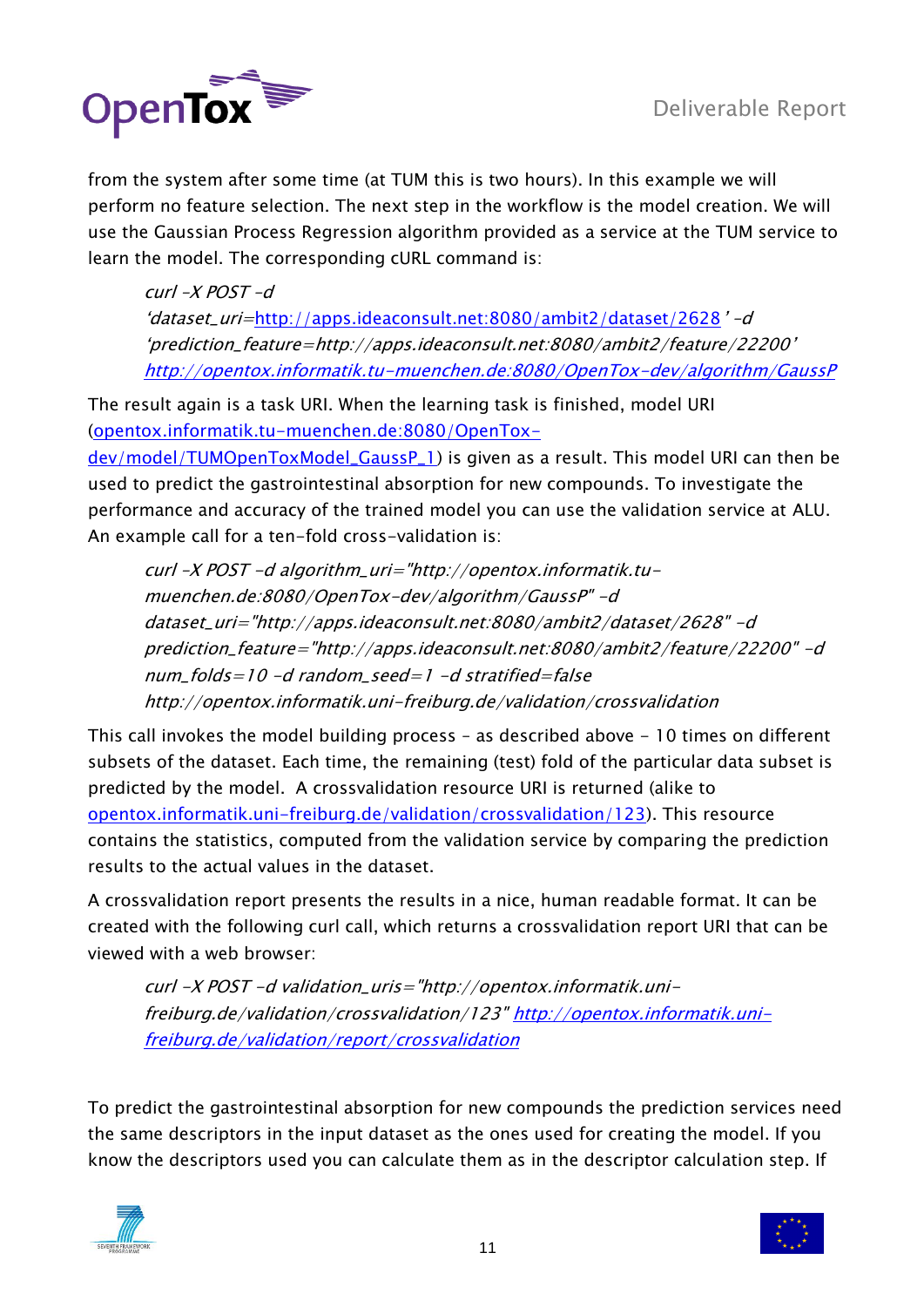

not, you can use the super-service provided by IDEA [\(apps.ideaconsult.net:8080/ambit2/algorithm/superservice\)](http://apps.ideaconsult.net:8080/ambit2/algorithm/superservice).

#### <span id="page-11-0"></span>4.4 Registration of a Service at the Ontology Service

The Ontology service provides RDF storage and SPARQL search functionality for objects, defined by OpenTox services and relevant ontologies (Algorithm types, Blue Obelisk algorithms dictionary, EChA endpoints ontology and others). The query interface is a SPARQL endpoint and compliant with [www.w3.org/TR/rdf-sparql-protocol/#query](http://www.w3.org/TR/rdf-sparql-protocol/#query-bindings-http)[bindings-http.](http://www.w3.org/TR/rdf-sparql-protocol/#query-bindings-http) Services are registered into the Ontology service by POSTing the URL of the service. The Ontology service retrieves RDF/XML from the URL and adds the triples into the RDF storage.

curl -X POST -d "uri=[http://opentox.informatik.tu-muenchen.de:8080/OpenTox](http://opentox.informatik.tu-muenchen.de:8080/OpenTox-dev/algorithm/GaussP)[dev/algorithm/GaussP](http://opentox.informatik.tu-muenchen.de:8080/OpenTox-dev/algorithm/GaussP)" <http://apps.ideaconsult.net:8080/ontology>

Any OpenTox service, supporting the "application/rdf+xml" mime type can be registered via the above command. Services can be deleted by the HTTP DELETE command. This will remove all triples, associated with the URI specified.

curl -X DELETE -d "uri=[http://opentox.informatik.tu-muenchen.de:8080/OpenTox](http://opentox.informatik.tu-muenchen.de:8080/OpenTox-dev/algorithm/GaussP)[dev/algorithm/GaussP](http://opentox.informatik.tu-muenchen.de:8080/OpenTox-dev/algorithm/GaussP)" <http://apps.ideaconsult.net:8080/ontology>

The current implementation of the Ontology service is based on Jena with file storage (TDB [openjena.org/TDB/\)](http://openjena.org/TDB/). Future implementations could be based on technologies, providing better performance, e.g. Jena with database backend or high performance triple storages such as Virtuoso [\(ods.openlinksw.com/dataspace/dav/wiki/Main/VOSRDF\)](http://ods.openlinksw.com/dataspace/dav/wiki/Main/VOSRDF) or Sesame [\(www.openrdf.org/\)](http://www.openrdf.org/). Future work also may provide solutions for time limited registration of services, as well as assignment of metadata, reflecting the status of registered models (e.g. experimental or validated and ready to be used).

## <span id="page-11-1"></span>**5. Example Applications**

ToxPredict [\(toxpredict.org\)](http://toxpredict.org/) estimates the chemical hazard of chemical structures. It currently relies on OpenTox API-v1.1 compliant RESTful web services. The ToxCreate [\(toxcreate.org\)](http://toxcreate.org/) sister application allows more advanced users to train new OpenTox models. Explanatory YouTube screencasts have been available for both applications. The ToxPredict screencast (6:06 mins) is available in 360p, 480p and 720p (High Definition) resolutions at: [www.youtube.com/watch?v=H7gkNBz4Lwo.](http://www.youtube.com/watch?v=H7gkNBz4Lwo) The ToxCreate screencast (5:52 mins) is available in 360p, 480p and 720p (High Definition) resolutions at: [www.youtube.com/watch?v=JRIl\\_XbibMA.](http://www.youtube.com/watch?v=JRIl_XbibMA)



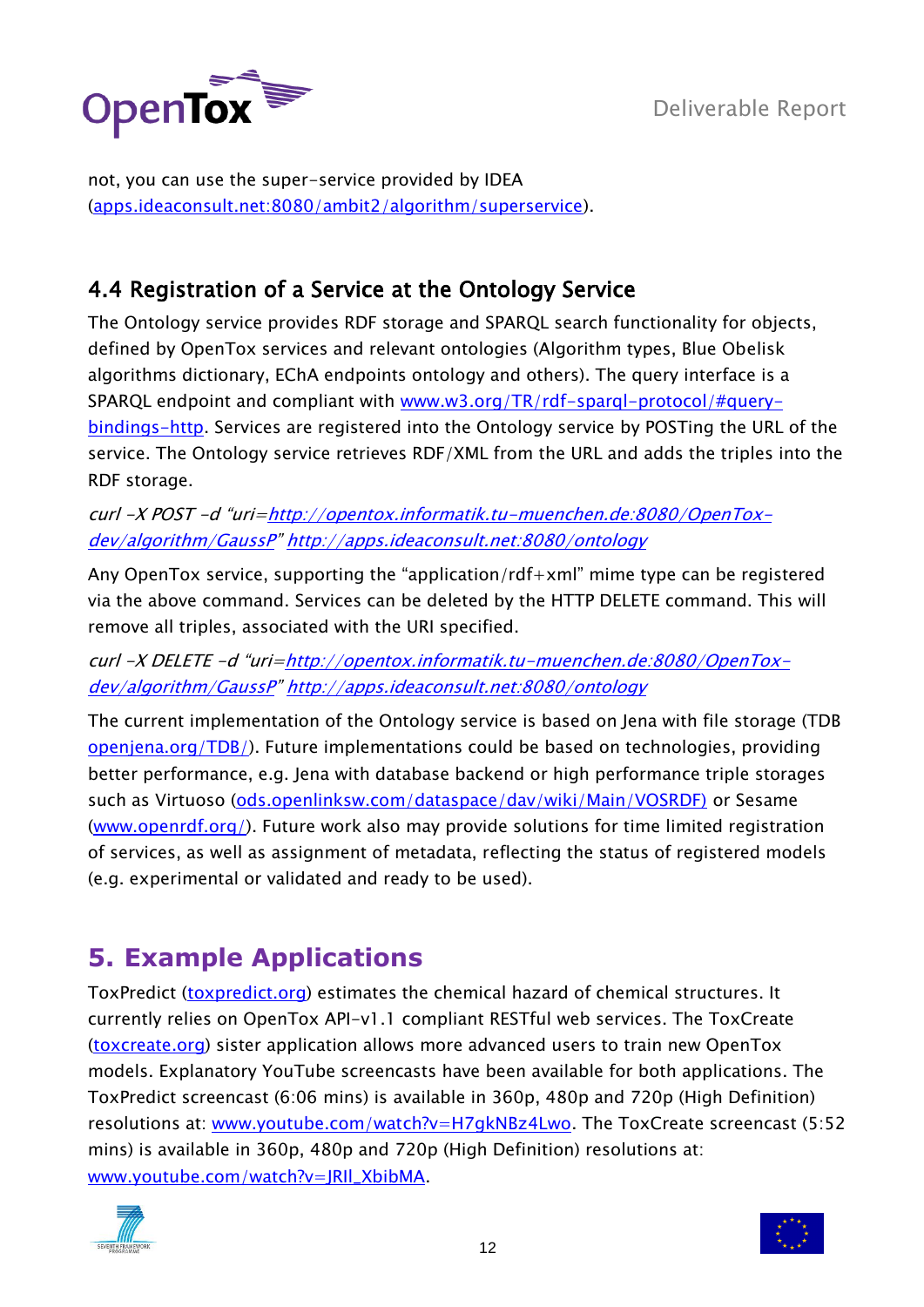

## <span id="page-12-0"></span>5.1 ToxPredict

To estimate the hazard of a chemical structure, ToxPredict users can either search the OpenTox prototype database, which currently includes quality labeled data for thousands of REACH-relevant chemicals, grouped in datasets, or can upload their own chemical structure data. ToxPredict provides access to a number of ready-to-use models, addressing various endpoints.

ToxPredict"s Graphical User Interface (GUI) includes three main areas: a) a navigation bar at the top of the screen, which enables users to find their way through the application workflow; b) the navigation bar is followed by a short contextual help section, providing specific details for the current step being executed; and c) an input/output section for specifying queries and displaying results situated at the bottom of the screen.

| Search - Mozilla Firefox                                                                                                                                                                                                              | o O<br>$\overline{\mathbf{x}}$         |
|---------------------------------------------------------------------------------------------------------------------------------------------------------------------------------------------------------------------------------------|----------------------------------------|
| File Edit View History Bookmarks Tools Help                                                                                                                                                                                           |                                        |
| $\frac{1}{2}$ Google<br>AM http://apps.ideaconsult.net:8180/ToxPredict/user/4996263b-0d7c-4fec-8b68-15e38c29e7cd/A/step1?next=GO! 2<br>C<br>合                                                                                         | م                                      |
| ● Disabler & Cookies ■ CSS ■ Forms ■ Images ● Information ● Miscellaneous ● Outline : ● Resizer ♪ Tools ● View Sourcer ♪ Options                                                                                                      | $\odot$                                |
| Search<br>$\mathcal{A}_{\mathcal{P}}$                                                                                                                                                                                                 |                                        |
| <b>ToxPredict</b><br><b>OpenTox demo application</b>                                                                                                                                                                                  | Welcome, quest<br>Help<br><b>Admin</b> |
| Step 1: Search<br>Step 2: Verify<br>Step 3: Models<br><b>Step 5: Results</b><br><b>Step 4: Estimate</b><br>Select structure(s)<br>structure<br>Select prediction<br>Display results<br>Estimate<br>NEXT<br>Verify structure<br>models |                                        |
| <b>Datasets</b><br>File<br><b>Search</b>                                                                                                                                                                                              |                                        |
| <b>Free text search</b><br>(Enter chemical name, registry identifier, SMILES, InChI, any keywords)                                                                                                                                    |                                        |
| $556 - 82 - 1$                                                                                                                                                                                                                        |                                        |
| or Draw a chemical structure                                                                                                                                                                                                          |                                        |
| and search for OStructure OSubstructure OSimilarity                                                                                                                                                                                   |                                        |
| Number of hits $1 -$                                                                                                                                                                                                                  |                                        |
|                                                                                                                                                                                                                                       |                                        |
|                                                                                                                                                                                                                                       |                                        |
|                                                                                                                                                                                                                                       |                                        |
|                                                                                                                                                                                                                                       |                                        |
| Done                                                                                                                                                                                                                                  |                                        |

Figure 2 ToxPredict GUI: Step 1 - Enter/select a chemical compound

In the first step of the ToxPredict workflow shown in Figure 2, you are invited to select the structure(s) for which you would like to apply some OpenTox model(s). Once you have entered your query string, chemical structure drawing or file name for upload, pressing the NEXT button will continue the ToxPredict workflow to the next step.



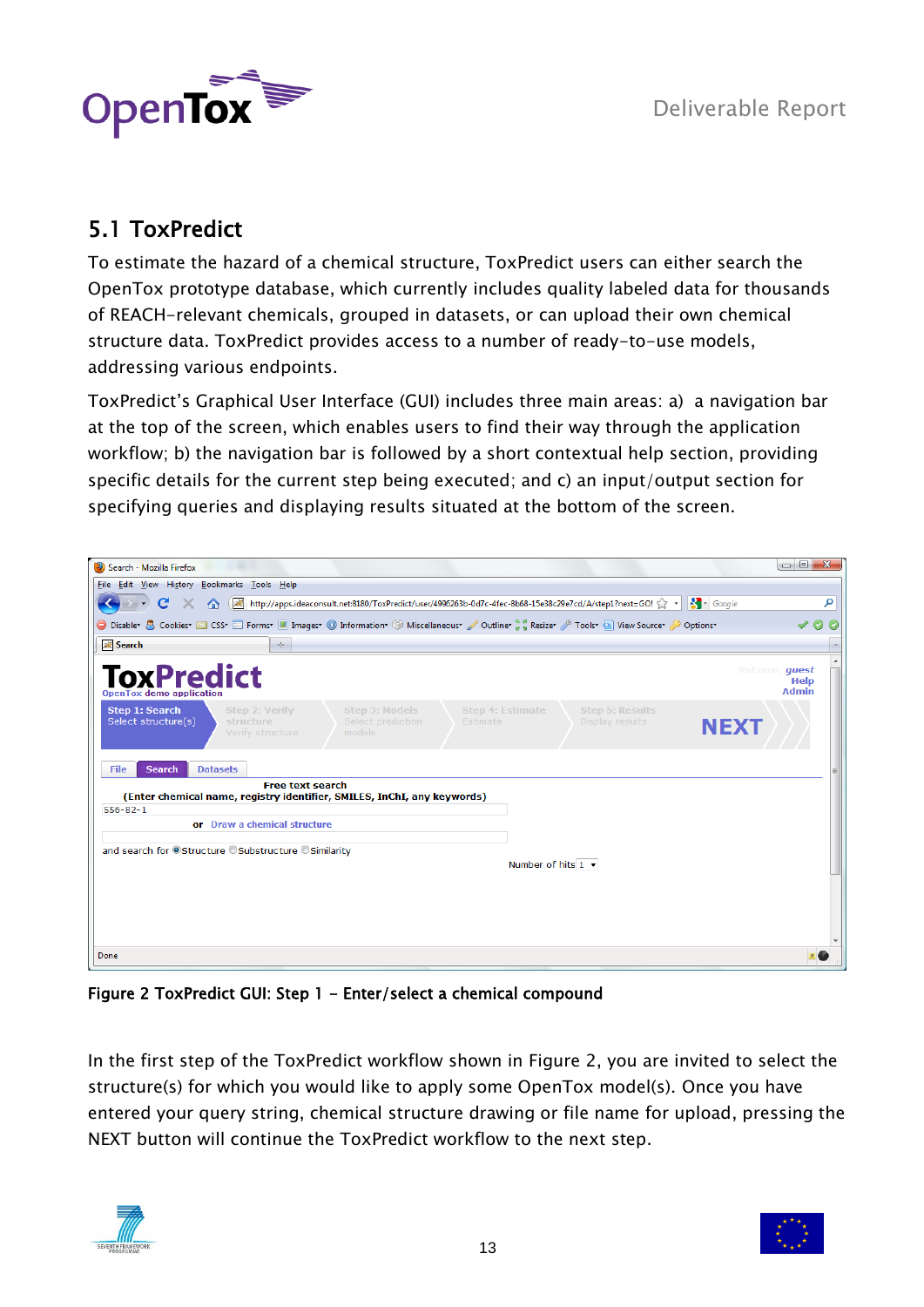

In the second step shown in Figure 3, you can browse the list of chemicals, which have been found to correspond to the query defined in the first step. The structure of the chemicals can be seen on the left hand side of the screen and some further metadata such as CAS registry number, EINECS number, IUPAC name, synonyms and quality label are shown on the right. In case that you are satisfied with this list you can proceed to the following step, otherwise you could go back to the first step of the workflow and define a different query.



Figure 3 ToxPredict GUI: Step 2 Display selected/found structures

The following step lists the available OpenTox models that can be selected for estimating various properties for each of the query chemicals along with the corresponding endpoints. It is also possible to select all available models at once.

In the next step the selected models are applied to all query chemicals and you can follow the processing progress, which is refreshed automatically every 30 seconds. After the processing has been completed, you can go to the last step of the ToxPredict workflow to get the detailed results for the selected models and compounds, displayed on a web page and also available for download as a SDF file, which is convenient for further automatic processing. An example results page is shown in Figure 4.



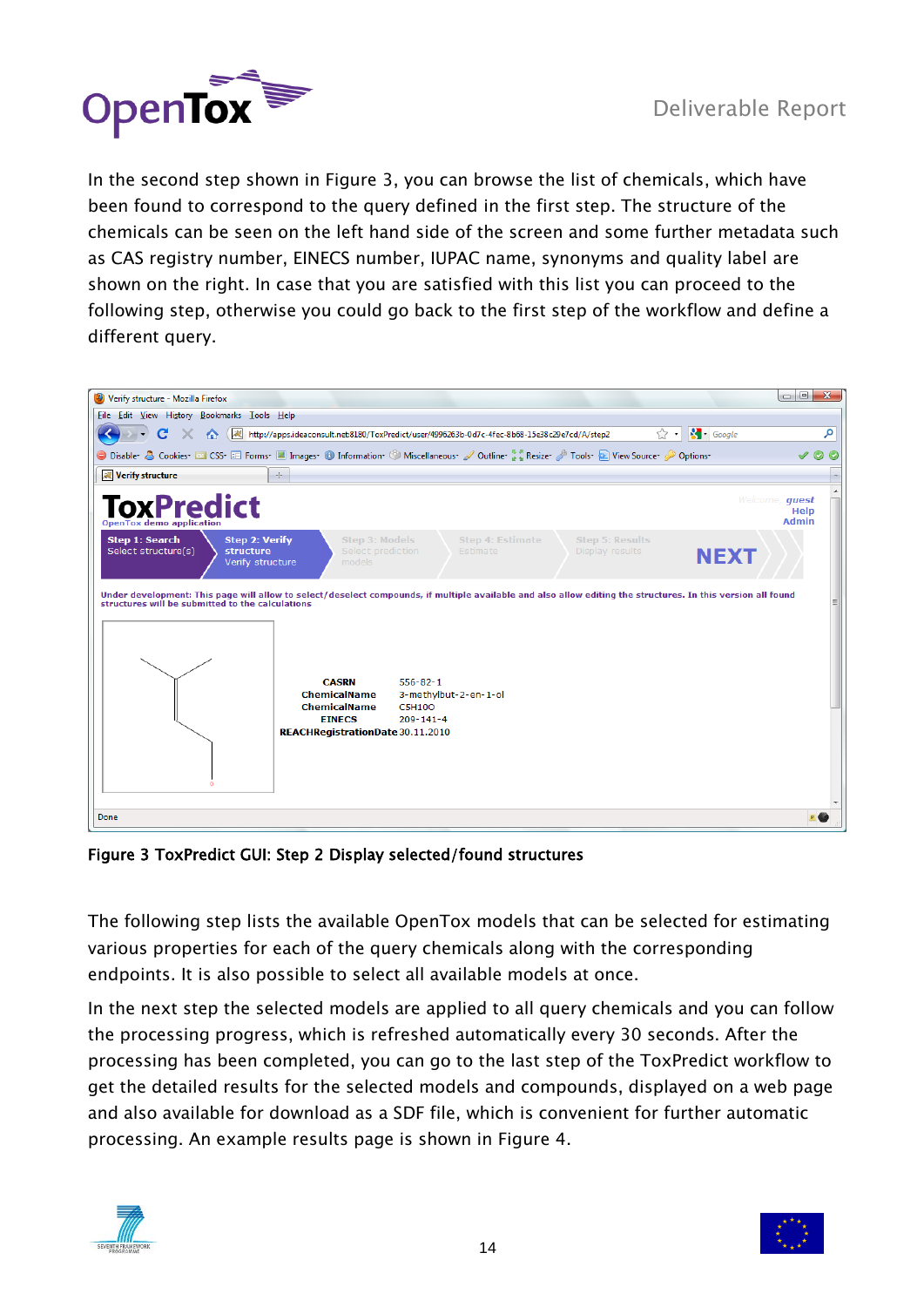



| File Edit View History Bookmarks Tools Help<br>$\frac{1}{2}$ Google<br>م<br>$\mathbf{C}$<br>http://apps.ideaconsult.net:8180/ToxPredict/user/4996263b-0d7c-4fec-8b68-15e38c29e7cd/A/step5<br>×<br>$\sum$ +<br>O Disabler & Cookies and CSS E Forms I Images (O Information (O Miscellaneous / Outline the Resizer / Tools and View Sourcer / Options<br><b>Results</b><br>÷<br><b>ToxPredict</b><br>Welcome, quest<br>Help<br><b>Admin</b><br><b>OpenTox demo application</b><br><b>Step 1: Search</b><br><b>Step 2: Verify</b><br><b>Step 3: Models</b><br><b>Step 4: Estimate</b><br><b>Step 5: Results</b><br>Select structure(s)<br>structure<br>Select prediction<br>Display results<br>Estimate<br>Verify structure<br>models<br><b>Algorithm</b><br><b>Endpoint</b><br><b>Model</b><br><b>Descriptors Training dataset</b><br><b>Dissociation constant</b><br>●●●習習でくてcompleted✔<br>≫ pKa<br>pKa<br>(pKa)<br>Skin irritation / corrosion > ToxTree: Skin irritation<br><b>Compounds</b><br><b>CASRN</b><br>$556 - 82 - 1$<br><b>ChemicalName</b><br>3-methylbut-2-en-1-ol<br><b>ChemicalName</b><br><b>C5H10O</b><br><b>EINECS</b><br>$209 - 141 - 4$<br><b>REACHRegistrationDate</b><br>30.11.2010<br><b>X DKa-SMARTS</b><br>9.5533<br><sup>≫</sup> Skin irritation / skin corrosion<br>Irritating to skin<br><del>≫</del> Skin irritation / skin corrosion#explanation<br>Done |                               |                 |
|-----------------------------------------------------------------------------------------------------------------------------------------------------------------------------------------------------------------------------------------------------------------------------------------------------------------------------------------------------------------------------------------------------------------------------------------------------------------------------------------------------------------------------------------------------------------------------------------------------------------------------------------------------------------------------------------------------------------------------------------------------------------------------------------------------------------------------------------------------------------------------------------------------------------------------------------------------------------------------------------------------------------------------------------------------------------------------------------------------------------------------------------------------------------------------------------------------------------------------------------------------------------------------------------------------------------------------------------------------------------------------------------|-------------------------------|-----------------|
|                                                                                                                                                                                                                                                                                                                                                                                                                                                                                                                                                                                                                                                                                                                                                                                                                                                                                                                                                                                                                                                                                                                                                                                                                                                                                                                                                                                         | (2) Results - Mozilla Firefox |                 |
|                                                                                                                                                                                                                                                                                                                                                                                                                                                                                                                                                                                                                                                                                                                                                                                                                                                                                                                                                                                                                                                                                                                                                                                                                                                                                                                                                                                         |                               |                 |
|                                                                                                                                                                                                                                                                                                                                                                                                                                                                                                                                                                                                                                                                                                                                                                                                                                                                                                                                                                                                                                                                                                                                                                                                                                                                                                                                                                                         |                               |                 |
|                                                                                                                                                                                                                                                                                                                                                                                                                                                                                                                                                                                                                                                                                                                                                                                                                                                                                                                                                                                                                                                                                                                                                                                                                                                                                                                                                                                         |                               | $\checkmark$ 00 |
|                                                                                                                                                                                                                                                                                                                                                                                                                                                                                                                                                                                                                                                                                                                                                                                                                                                                                                                                                                                                                                                                                                                                                                                                                                                                                                                                                                                         |                               |                 |
|                                                                                                                                                                                                                                                                                                                                                                                                                                                                                                                                                                                                                                                                                                                                                                                                                                                                                                                                                                                                                                                                                                                                                                                                                                                                                                                                                                                         |                               |                 |
|                                                                                                                                                                                                                                                                                                                                                                                                                                                                                                                                                                                                                                                                                                                                                                                                                                                                                                                                                                                                                                                                                                                                                                                                                                                                                                                                                                                         |                               |                 |
|                                                                                                                                                                                                                                                                                                                                                                                                                                                                                                                                                                                                                                                                                                                                                                                                                                                                                                                                                                                                                                                                                                                                                                                                                                                                                                                                                                                         |                               |                 |
|                                                                                                                                                                                                                                                                                                                                                                                                                                                                                                                                                                                                                                                                                                                                                                                                                                                                                                                                                                                                                                                                                                                                                                                                                                                                                                                                                                                         |                               |                 |
|                                                                                                                                                                                                                                                                                                                                                                                                                                                                                                                                                                                                                                                                                                                                                                                                                                                                                                                                                                                                                                                                                                                                                                                                                                                                                                                                                                                         |                               |                 |
|                                                                                                                                                                                                                                                                                                                                                                                                                                                                                                                                                                                                                                                                                                                                                                                                                                                                                                                                                                                                                                                                                                                                                                                                                                                                                                                                                                                         |                               |                 |
|                                                                                                                                                                                                                                                                                                                                                                                                                                                                                                                                                                                                                                                                                                                                                                                                                                                                                                                                                                                                                                                                                                                                                                                                                                                                                                                                                                                         |                               |                 |

Figure 4 ToxPredict GUI: Final Step - Display toxicity data and prediction results

#### <span id="page-14-0"></span>5.2 ToxCreate

The first version of ToxCreate [\(toxcreate.org\)](http://toxcreate.org/) creates lazar classification models from user uploaded datasets; additional model building algorithms are planned to follow in subsequent versions.

The first step involves the input of data for model building as illustrated in Figure 5. The input file should contain two columns, separated by a comma. The first column is reserved for the chemical structure in SMILES format, while in the second column the user should specify the activity classification (1: active, 0: inactive). An example input file is available for download at [toxcreate.org/hamster\\_carcinogenicity.csv.](http://toxcreate.org/hamster_carcinogenicity.csv) Input files can also be created with MS Excel: Create a sheet with two columns and export them as a CSV (comma delimited) file with the "Save As" option from the menu, selecting the CSV format.

After submitting a dataset to ToxCreate, an endpoint name, e.g., EPA Fathead Minnow (EPAFHM ) acute toxicity, should be assigned before proceeding with the file upload and creating the model. This can take a while, depending on the dataset size and the current load on the service. The Inspect page is refreshed every 15 seconds to update the model status. Once the model building is completed, you can go to the Predict page and apply the newly created model to predict the EPAFHM endpoint for some chemicals, identified by structure diagram drawing, name, InChI, CAS, SMILES or one of the further possibilities



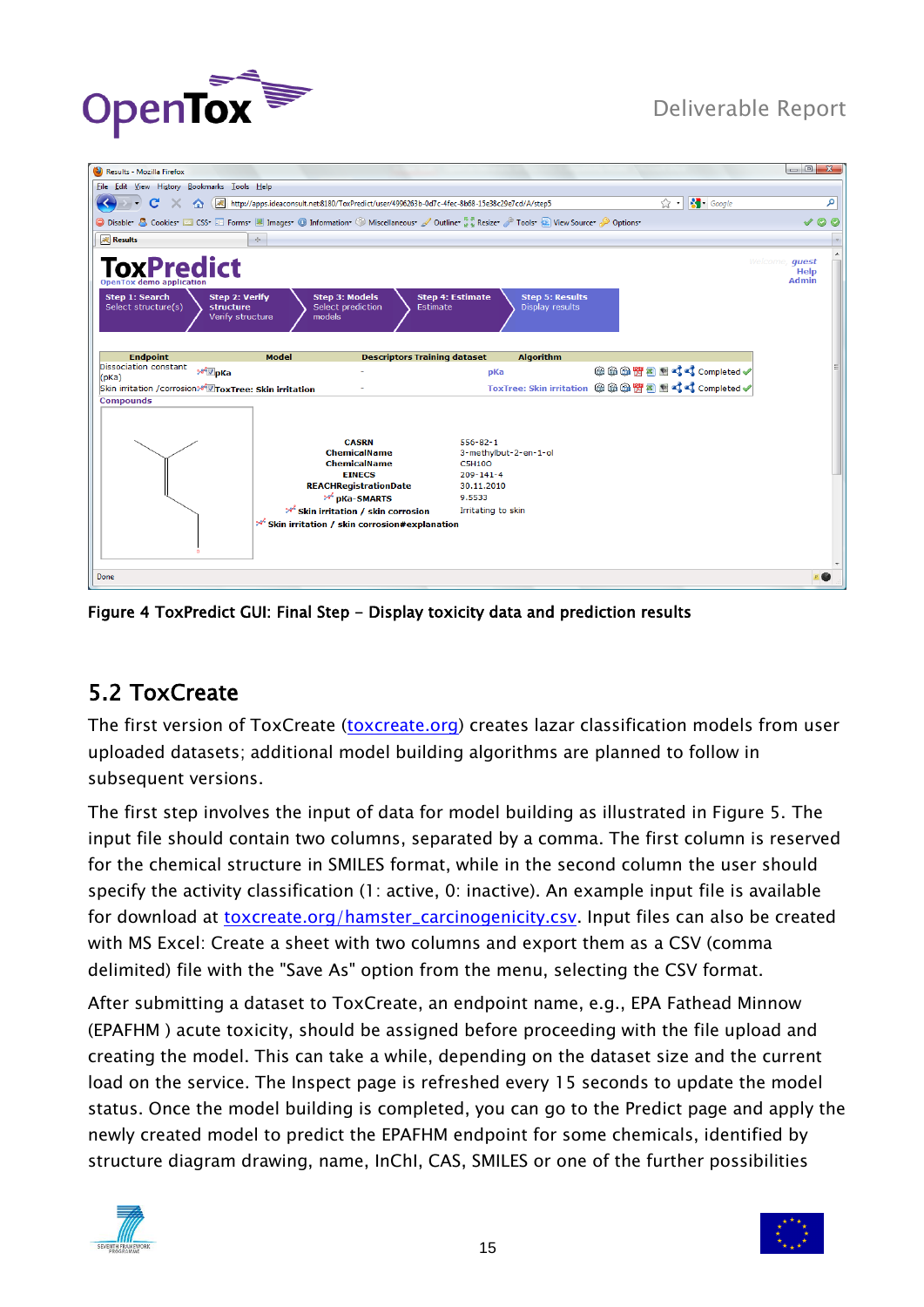

offered. One or more prediction models have to be selected. Example results are shown in Figure 6.

# **ToxCreate**

| Predict   About<br>Inspect<br>Create                                                                                                                                                             |  |  |
|--------------------------------------------------------------------------------------------------------------------------------------------------------------------------------------------------|--|--|
|                                                                                                                                                                                                  |  |  |
| This service is for testing purposes only - once a week all models will be deleted.<br>Please send bug reports and feature requests to our issue tracker.                                        |  |  |
| This service creates lazar classification models (more model building algorithms will<br>follow) from your uploaded datasets. Here are instructions, for creating training<br>datasets in Excel. |  |  |
| 1. Enter a name for your endpoint:<br>Hamster Carcinogenicity                                                                                                                                    |  |  |
| 2. Upload training data in CSV format:<br>/home/am/Desktop/hamster_carcinogenicity.csv<br>Browse<br>  Cancel<br>Create model                                                                     |  |  |
|                                                                                                                                                                                                  |  |  |

© in silico toxicology 2009-2010, powered by OpenTox

#### Figure 5 ToxCreate GUI:Initial Step – Input data

#### <span id="page-15-0"></span>5.3 Connecting OpenTox Services with Taverna

Taverna [\(www.taverna.org.uk\)](http://www.taverna.org.uk/) provides a workflow system to access and combine web services. It provides a user interface which can be used to generate arbitrary workflows from combinations of single web services. The web services are combined by importing single web services and connecting their inputs and outputs using a point-and-click GUI. The GUI makes it a candidate application for users with little programming knowledge to create their own workflows.

To show that the OpenTox API and web services can be combined with the Taverna workflow system, some basic workflows were developed, which can be combined to create more complex workflows. These workflows have been made available through the myexperiment web site at [www.myexperiment.org/groups/247.html.](http://www.myexperiment.org/groups/247.html) They are BeanShell scripts [\(www.beanshell.org\)](http://www.beanshell.org/) which use basic Java functionality to access the OpenTox web services via HTTP.



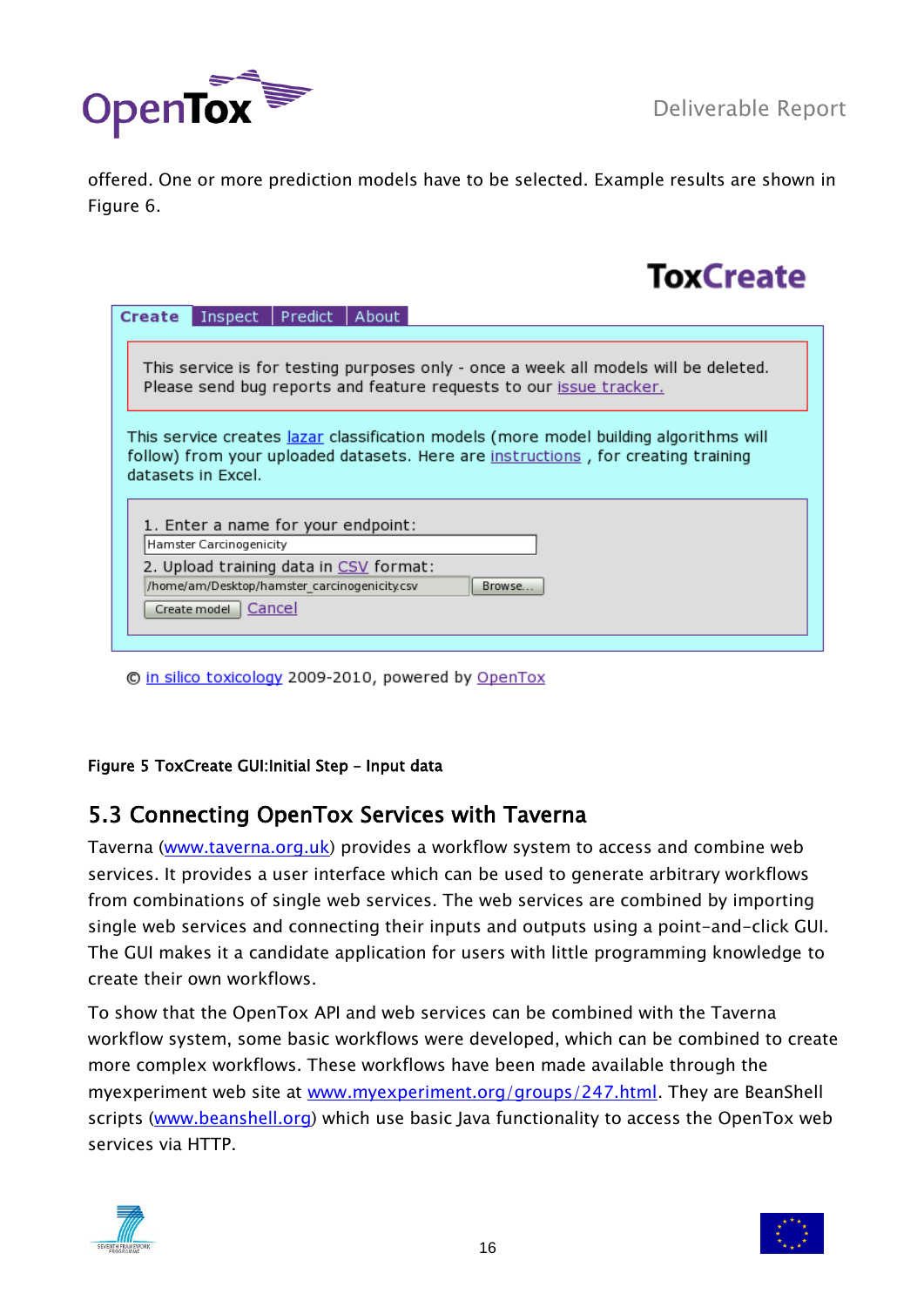

# **ToxCreate**

| Predict<br>Inspect<br>About<br>Create                                                                                                                     |                                                                                      |                                                                 |  |
|-----------------------------------------------------------------------------------------------------------------------------------------------------------|--------------------------------------------------------------------------------------|-----------------------------------------------------------------|--|
| This service is for testing purposes only - once a week all models will be deleted.<br>Please send bug reports and feature requests to our issue tracker. |                                                                                      |                                                                 |  |
| New prediction                                                                                                                                            |                                                                                      |                                                                 |  |
|                                                                                                                                                           | $C12C3 = C(C = CC = C3)CC1 = CC(= CC = 2)NC(C) = 0$                                  |                                                                 |  |
|                                                                                                                                                           | <b>EPA Fathead Minnow</b><br><b>Acute Toxicity:</b><br>active<br>(confidence: 0.150) | Hamster<br><b>Carcinogenicity:</b><br>active<br>(training data) |  |

© in silico toxicology 2009-2010, powered by OpenTox

#### Figure 6 ToxCreate GUI: Display model prediction results

Using the myexperiment platform, the workflows can be shared and discussed with others. They are also available for download and can then be imported into Taverna using the import of a "Nested workflow" functionality. The nested workflow has input and output ports. Each input can be connected to an output and vice-versa, enabling complex workflows to be generated step by step. An example complex workflow is uploaded to myexperiment and available at [www.myexperiment.org/workflows/1119.html;](http://www.myexperiment.org/workflows/1119.html) screenshots of the workflow are provided in Appendix B. When running the workflow, the user is asked for a test set, a training set and a target attribute. In the example workflow, the datasets are uploaded to the IDEA ambit data web services before a model is learned using a TUM web service. Finally, the model is used to predict the target attribute of the test set and the URL of the resulting test set with the target attribute is returned.



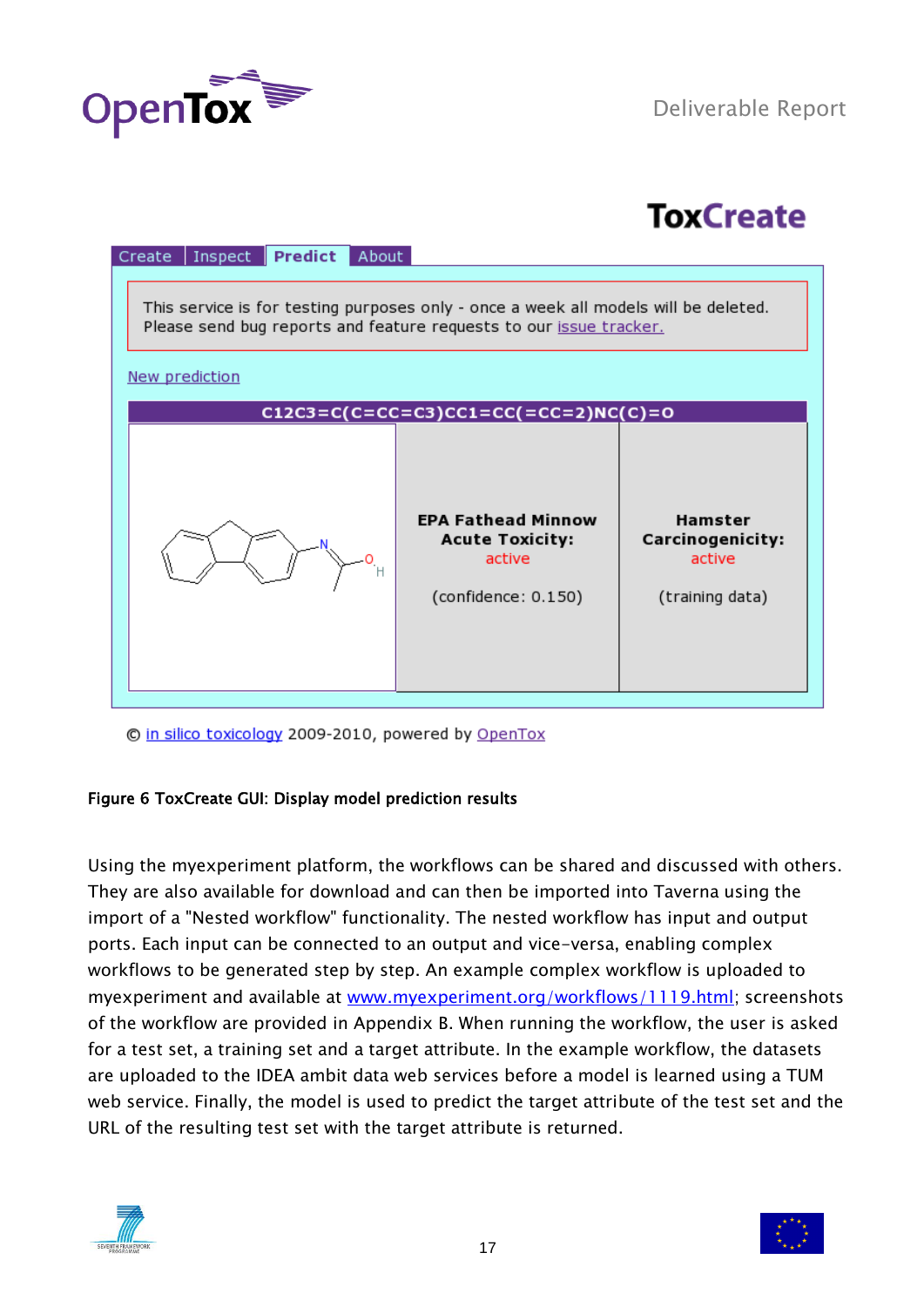

## <span id="page-17-0"></span>**6. Conclusions**

This report provides an overview on the status and capabilities of the OpenTox prototype system, designed and developed in the first two years of the project. The OpenTox prototype relies on a distributed REST-based web service architecture with services distributed over multiple sites and organisations. The ToxPredict and ToxCreate applications and the Taverna workflow integration examples show the flexibility of the system. Future versions (starting with API version 1.2 which is due for release in late 2010) will include capabilities for Authentication and Authorisation and additional algorithms for calculating the applicability domain of a prediction model.

A key decision for the OpenTox prototype was the adoption of the REST architectural style, because it is suitable for achieving three important goals: independent deployment of components, ease of standardised communication between components and generality of interfaces. These advantages will enable the development and integration of additional algorithms in the future, which may be offered by a variety of third-party developers in the community. Ongoing maintenance and addition of novel predictive algorithms relevant to predictive toxicology will contribute to the long-term sustainability of OpenTox in generating valuable resources for the user scientific community.

Continuing effort will be carried out by OpenTox developers to meet current academic and industry challenges regarding interoperability of software components and integration of data, algorithm and model services within the context of tested Use Cases. The experience we have gained during this work should help speed up the development process towards this direction. The approach to interoperability and standards lays a solid foundation to extend application development within the broader developer community to establish computing capabilities that are sorely missing in the field of predictive toxicology today, and which are holding back advances in both R&D and the application of R&D project outcomes to meet industry and regulatory needs.

## <span id="page-17-1"></span>**7. References**

- [BUC10] Buchwald, F, Girschick, T, Frank, E, and Kramer, S (2010). Fast Conditional Density Estimation for Quantitative Structure-Activity Relationships In: Proceedings of the 24th AAAI Conference on Artificial Intelligence, pp. 1268- 1273, AAAI Press.
- [FIE00] Fielding, R.: Architectural Styles and the Design of Network-based Software Architectures. PhD thesis, University of California, Irvine (2000)
- [HAR10] Hardy, B., Douglas, N., Helma, C., Rautenberg, M., Jeliazkova, N., Jeliazkov, V.,Nikolova, I., Benigni, R., Tcheremenskaia, O., Kramer, S., Girschick, T.,



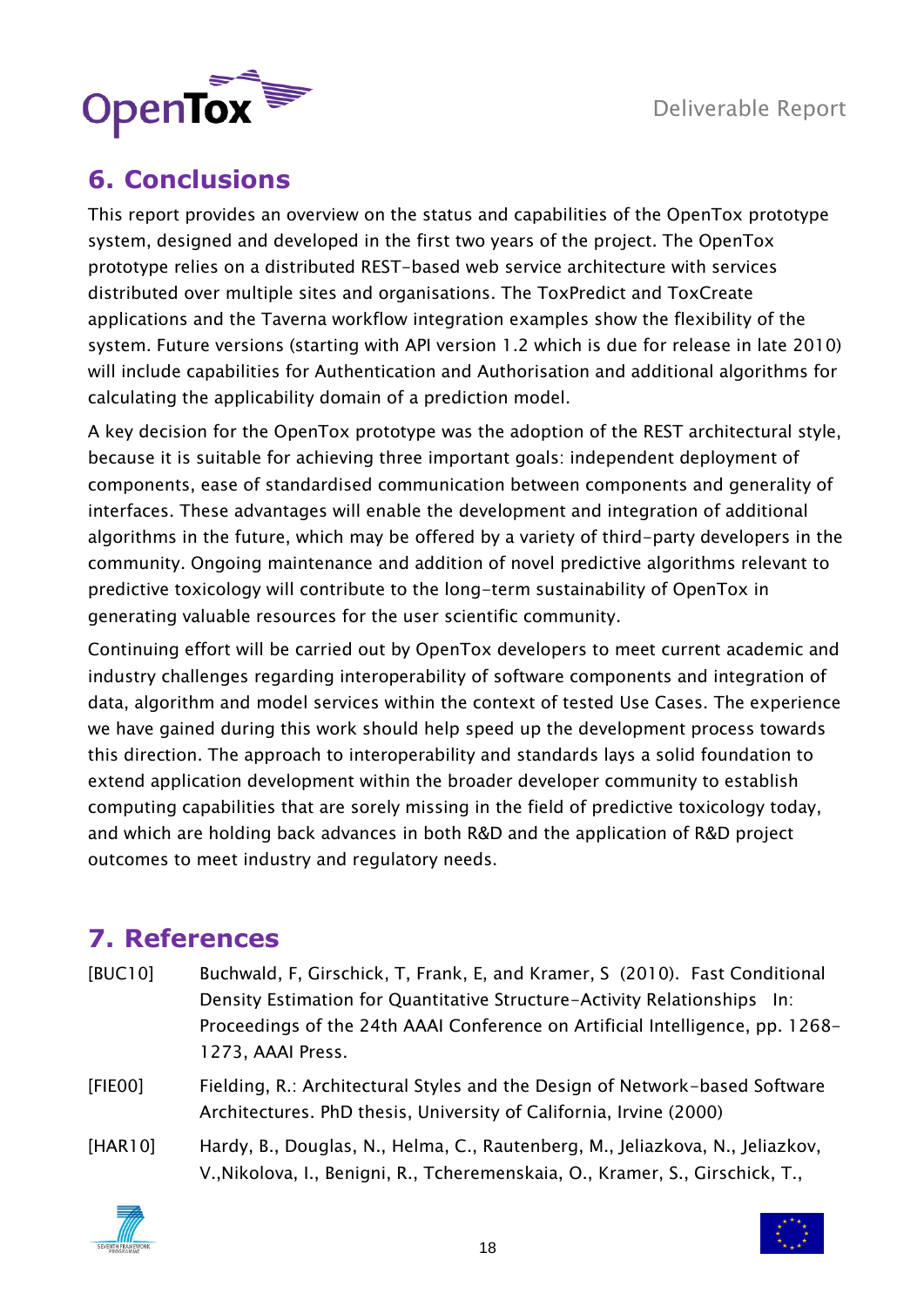

Buchwald,F., Wicker, J., Karwath, A., Gütlein, M., Maunz, A., Sarimveis, H., Melagraki, G.,Afantitis, A., Sopasakis, P., Gallagher, D., Poroikov, V., Filimonov, D., Zakharov, A., Lagunin, A., Gloriozova, T., Novikov, S., Skvortsova, N., Druzhilovsky, D., Chawla, S., Ghosh, I., Ray, S., Patel, H., Escher, S.: Collaborative Development of Predictive Toxicology Applications. Journal of Cheminformatics, 2:7 doi:10.1186/1758-2946-2-7, Available in Open Access at [www.jcheminf.com/content/2/1/7](http://www.jcheminf.com/content/2/1/7) (2010)

- [HEL06] C. Helma. Lazy structure-activity relationships (lazar) for the prediction of rodent carcinogenicity and Salmonella mutagenicity. Molecular Diversity, 10:147-158, (2006)
- [MAU10] Maunz, A., Helma, C., Kramer, S.: Efficient Mining for Structurally Diverse Subgraph Patterns in Large Molecular Databases. Machine Learning, in press (2010)
- [PAT08] Patlewicz, G., Jeliazkova, N., Safford, R.J., Worth, A.P., Aleksiev, B.: An Evaluation of the Implementation of the Cramer Classification Scheme in the Toxtree Software. SAR & QSAR in Environmental Research 19(5-6) (2008) 495–524



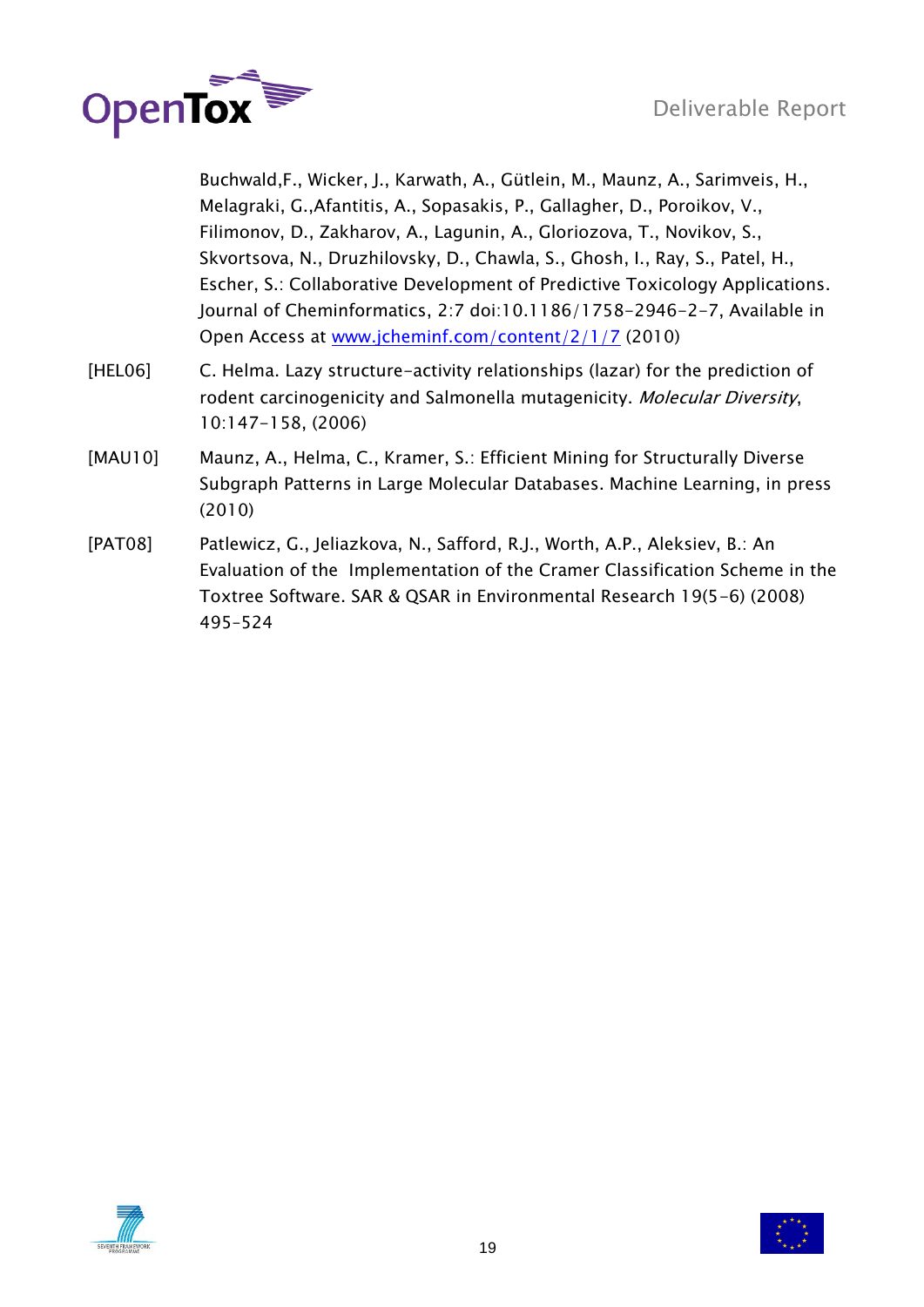

#### <span id="page-19-0"></span>**Appendix A – Example Java Resource**

```
package opentox.algorithm.learning;
/ * ** Import statements left out for brevity of this document. The complete TUM source code is 
* available at: 
* http://opentox.informatik.tu-muenchen.de/trac/TUMOpenTox/browser/trunk/src/opentox
* [...] means the code/text has been abbreviated
*/
/**
 * M5P regression algorithm from the WEKA workbench (http://www.cs.waikato.ac.nz/~ml/weka/) 
 * wrapped as OpenTox REST web service.
 * […]
 * @author girschic, buchwald
 */
public class M5PResource extends AbstractLearningAlgorithm{
       /**
        * Constructor
        * @param context
        * @param request
        * @param response
        */
       public M5PResource(Context context, Request request, Response response) {
               /*
                * the buildRDF() and setDefaultParameters method are 
                * called in the super constructor (AbstractAlgorithm)
                */
               super(context, request, response);
               // […]
       this.setModelID(getRequest().getRootRef().getIdentifier()+"/model/TUMOpenToxModel M5P "+
idCount);
               this.getVariants().add(new Variant(MediaType.TEXT_HTML));
               this.getVariants().add(new Variant(MediaType.TEXT_XML));
               this.getVariants().add(new Variant(MediaType.APPLICATION RDF XML));
               this.getVariants().add(new Variant(MediaType.APPLICATION_RDF_TURTLE));
        }
       @Override
       public void acceptRepresentation(Representation entity) {
               String model uri = "";
                String uri = "";
                boolean paramsOK = true;
               String pred feat = " ";
```


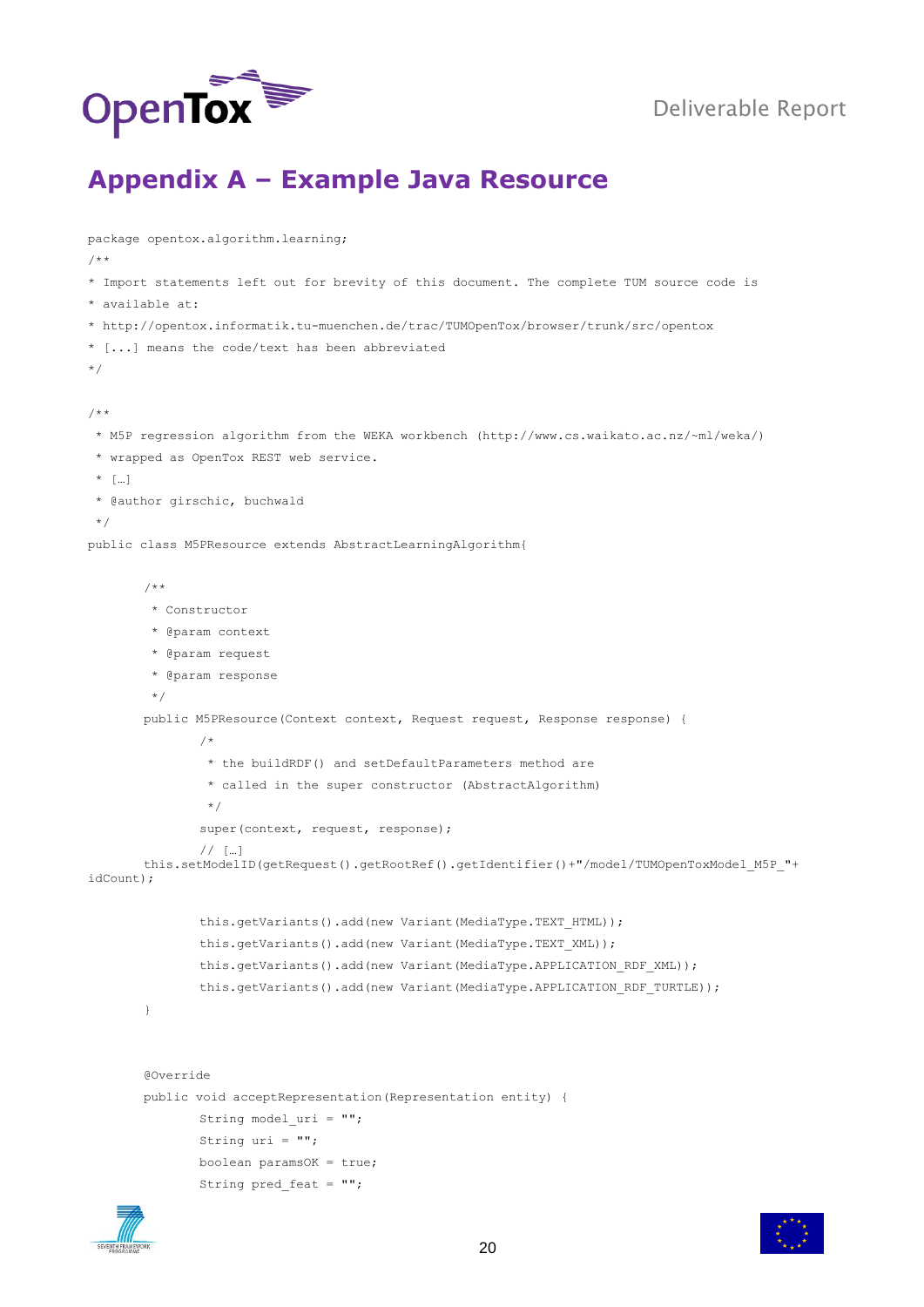

String datasetservice = null;

```
 try{
                if (entity != null) {
                      if (MediaType.APPLICATION WWW FORM.equals(entity.getMediaType(), true)) {
                              Form form = new Form(entity);
                              Map<String, String> m = form.getValuesMap();
                              uri = form.getValues("dataset uri");
                              pred feat = form.getValues("prediction feature");
                              datasetservice = form.getValues("dataset service");
        /*
         * […] parameter and further input checking left out
        * In the callable object the actual calculations take place. As model creation can take long, 
        * it is realized as an asynchronous task and an OpenTox task URI is returned immediately. 
         */
       if(paramsOK == true){
                URI fileURI;
               try {
                              fileURI = new URI(uri);URI pred = new URI(pred feat);
                              CallableM5P callable = new CallableM5P(fileURI, pred, getRequest()); 
                               callable.setModelURI(getModelID());
                               callable.setParams(params);
                               callable.setDatasetService(datasetservice);
                       Reference taskref = ((OpenToxApplicationTUM)getApplication()).addTask(callable, 
getRequest().getRootRef()); 
         /*
                         * Also set Location: header
                        */
                        getResponse().setLocationRef(taskref);
                        getResponse().setEntity(new StringRepresentation(taskref.getIdentifier(), 
MediaType.TEXT URI LIST));
                               getResponse().setStatus(Status.SUCCESS_ACCEPTED);
                       } catch (URISyntaxException e) {
                              e.printStackTrace();
                       }
        }
```


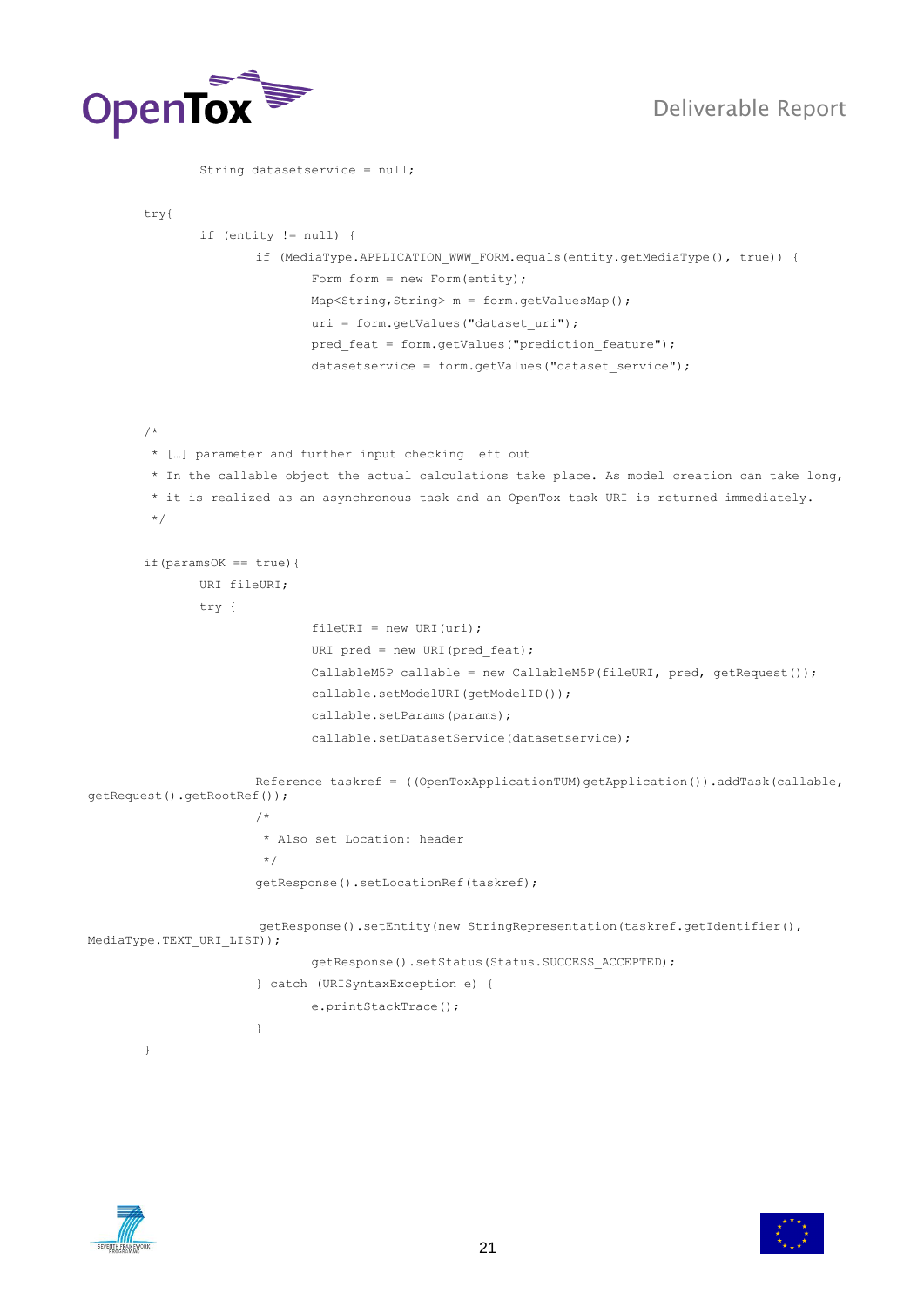

## <span id="page-21-0"></span>**Appendix B – Taverna OpenTox Workflow**



Figure B1 Part one of a screenshot of the Taverna OpenTox example workflow. Available for download at [www.myexperiment.org/workflows/1119.html](http://www.myexperiment.org/workflows/1119.html) .